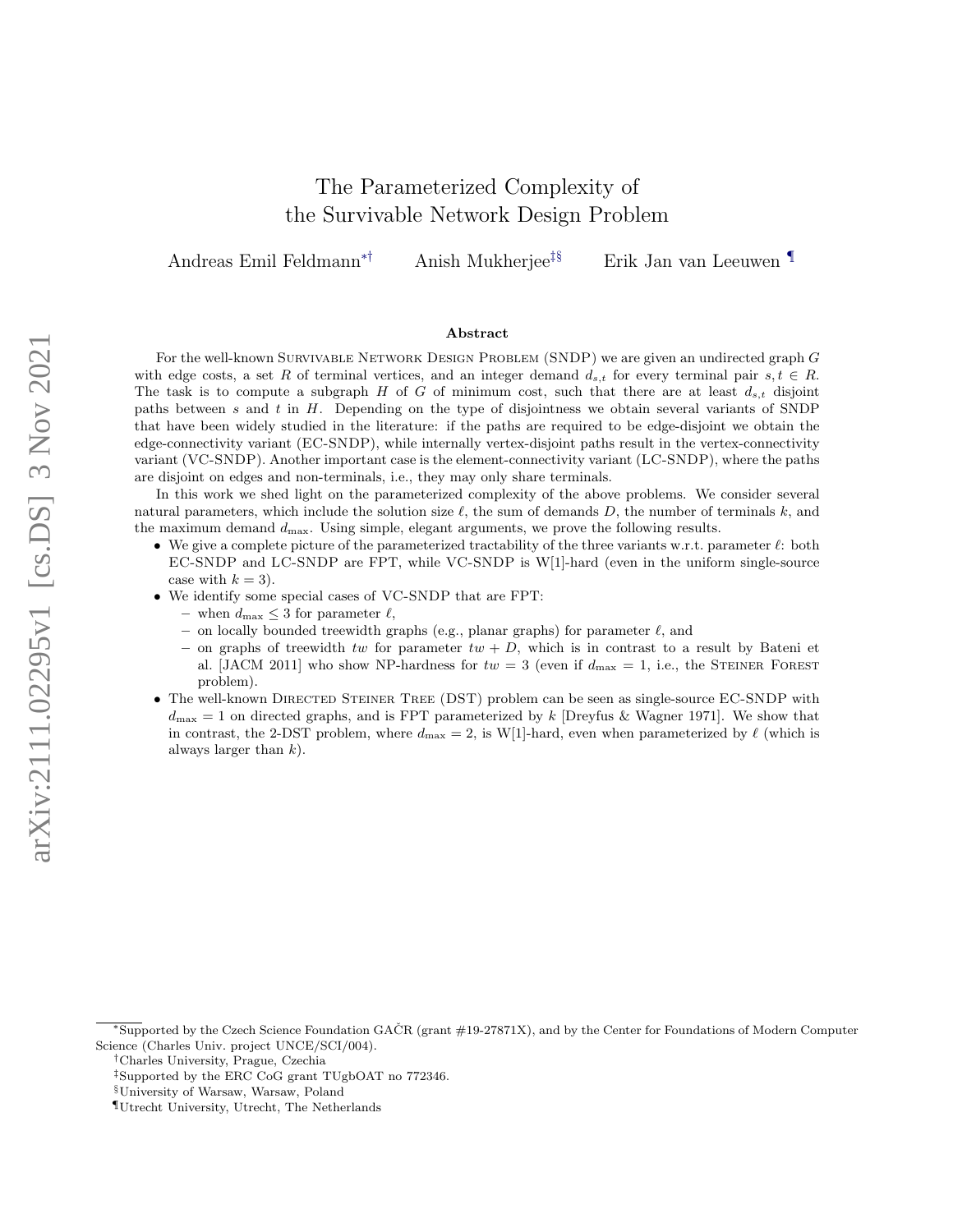#### 1 Introduction

Network design is an algorithmic research area that investigates connecting a set of nodes in a network in the cheapest possible way. A well-known, classical example is the STEINER TREE problem, where we are given an undirected graph  $G = (V, E)$  with non-negative edge costs and a terminal set  $R \subseteq V$ . The aim is to find the cheapest tree in G containing all terminals of R. This is one of the first NP-hard problems given by Karp  $[43]$ in 1975. The STEINER TREE problem finds many applications (see surveys  $[17, 56, 58]$  $[17, 56, 58]$  $[17, 56, 58]$  $[17, 56, 58]$  $[17, 56, 58]$ ), and can for instance model a scenario in which several nodes in a telecommunication network (e.g., the Internet) should form a subnetwork while minimizing the cost of paying for the involved connections (cf. [\[58\]](#page-20-1)).

Many variations of STEINER TREE have been studied in this active research area (see surveys [\[27,](#page-18-1) [37,](#page-19-1) [41\]](#page-19-2)). One well-known generalization is obtained by introducing a redundancy requirement so that terminals are connected not only with one path but several, in order to guarantee connectivity even if some parts of the network should fail. This leads to the so-called SURVIVABLE NETWORK DESIGN PROBLEM (SNDP), which is the main focus of this paper and is central to the area of network design (see surveys  $[44, 46, 55]$  $[44, 46, 55]$  $[44, 46, 55]$  $[44, 46, 55]$  $[44, 46, 55]$ ). Formally, we are given an undirected graph  $G = (V, E)$  together with a non-negative edge cost function denoted by cost :  $E \to \mathbb{R}^+$ , a terminal set  $R \subseteq V$ , and a non-negative integer demand  $d_{s,t} \in \mathbb{N}_0$  for each terminal pair  $s, t \in R$ . The aim is to find a subgraph  $H \subseteq G$  containing R so that every terminal pair  $s, t \in R$  is connected by at least  $d_{s,t}$  disjoint paths in H, while minimizing  $cost(H) = \sum_{e \in E(H)} cost(e)$ . Depending on the type of path-disjointness we obtain several variants of this problem. In particular, the *edge-connectivity*  $\lambda_H(s,t)$  between two terminals s and t in H is the maximum number of edge-disjoint paths between them, while the vertex-connectivity  $\kappa_H(s,t)$  is the maximum number of internally vertex-disjoint paths. If the aim is to compute a solution H such that  $\lambda_H(s,t) \geq d_{s,t}$  for every terminal pair  $s, t \in R$ , we obtain the edge-connectivity variant called EC-SNDP, and if the constraint is replaced by  $\kappa_H(s, t) \geq d_{s,t}$  we have the vertex-connectivity variant denoted by VC-SNDP. Note that if  $d_{s,t} = 1$ for all  $s, t \in R$ , each of these problems becomes the STEINER TREE problem, while if  $d_{s,t} \in \{0,1\}$  we obtain the so-called STEINER FOREST problem (since now an optimum solution will be a forest).

Because the STEINER TREE problem is NP-hard  $[43]$  we do not expect any polynomial-time algorithms to solve SNDP. One approach to get around this issue that has been thoroughly studied for SNDP, is to find polynomial-time *approximation algorithms* [\[57,](#page-20-3) [59\]](#page-20-4): for some  $\alpha > 1$ , such an algorithm computes an  $\alpha$ approximate solution, which costs at most  $\alpha$  times more than the optimum. Jain [\[42\]](#page-19-5) showed that EC-SNDP has a polynomial-time 2-approximation algorithm. In this seminal work he introduced the iterative rounding technique for linear programs, which is considered a milestone in the development of approximation algorithms and has since then been applied to many different problems  $[47]$ . In contrast to EC-SNDP, it is known that VC-SNDP is much harder to approximate: given a graph with n vertices, when  $d_{\max} = \max\{d_{s,t} \mid s,t \in R\}$  is polynomial in n, there is no  $(2^{\log^{1-\varepsilon} n})$ -approximation [\[45\]](#page-19-7) for any  $\varepsilon > 0$ , unless NP admits quasi-polynomial-time algorithms. For constant values of  $d_{\text{max}}$ , no  $d_{\text{max}}^{\varepsilon}$ -approximation algorithm exists [\[12\]](#page-17-0) given that  $d_{\text{max}} \geq d_0$  for some universal constants  $d_0$  and  $\varepsilon$ , unless P=NP. On the positive side, if  $k = |R|$ , Chuzhoy and Khanna [\[21\]](#page-18-2) show that an  $O(d_{\max}^3 \log k)$ -approximation can be computed. These results reflect a typical behaviour of network design (and other) problems, namely that the "vertex-version" of a problem (in this case VC-SNDP) is usually computationally harder than its "edge-version" (in this case EC-SNDP).

The algorithm by Chuzhoy and Khanna [\[21\]](#page-18-2) for VC-SNDP exploits known results for another important variant of SNDP, for which the paths connecting terminals are supposed to be *element-disjoint*, where the "elements" are the non-terminals (also called *Steiner vertices*) and edges. That is, the *element-connectivity* between s and t in H, denoted by  $\kappa'_H(s,t)$ , is the maximum number of paths from s to t that may only share terminals, and for the element-connectivity variant called LC-SNDP the aim is to compute a minimum cost solution H for which  $\kappa'_H(s,t) \geq d_{s,t}$  for all  $s,t \in R$ . While at first glance the element-connectivity seems more akin to the vertex-connectivity, surprisingly the iterative rounding 2-approximation algorithm for EC-SNDP can be generalized [\[34\]](#page-19-8) to LC-SNDP, making this problem computationally similar to EC-SNDP instead of VC-SNDP.

In this paper we shed new light on these problems from the point-of-view of parameterized complexity [\[22\]](#page-18-3), which is a different popular approach to obtain efficient algorithms for NP-hard problems: we are given a parameter  $p \in \mathbb{N}_0$  and the aim is to compute an optimum solution in  $f(p) \cdot n^{O(1)}$  time for some computable function f. If such an algorithm exists the problem is called fixed-parameter tractable (FPT) for parameter  $p$ , and the algorithm is correspondingly called an FPT algorithm. While for NP-hard problems we expect this function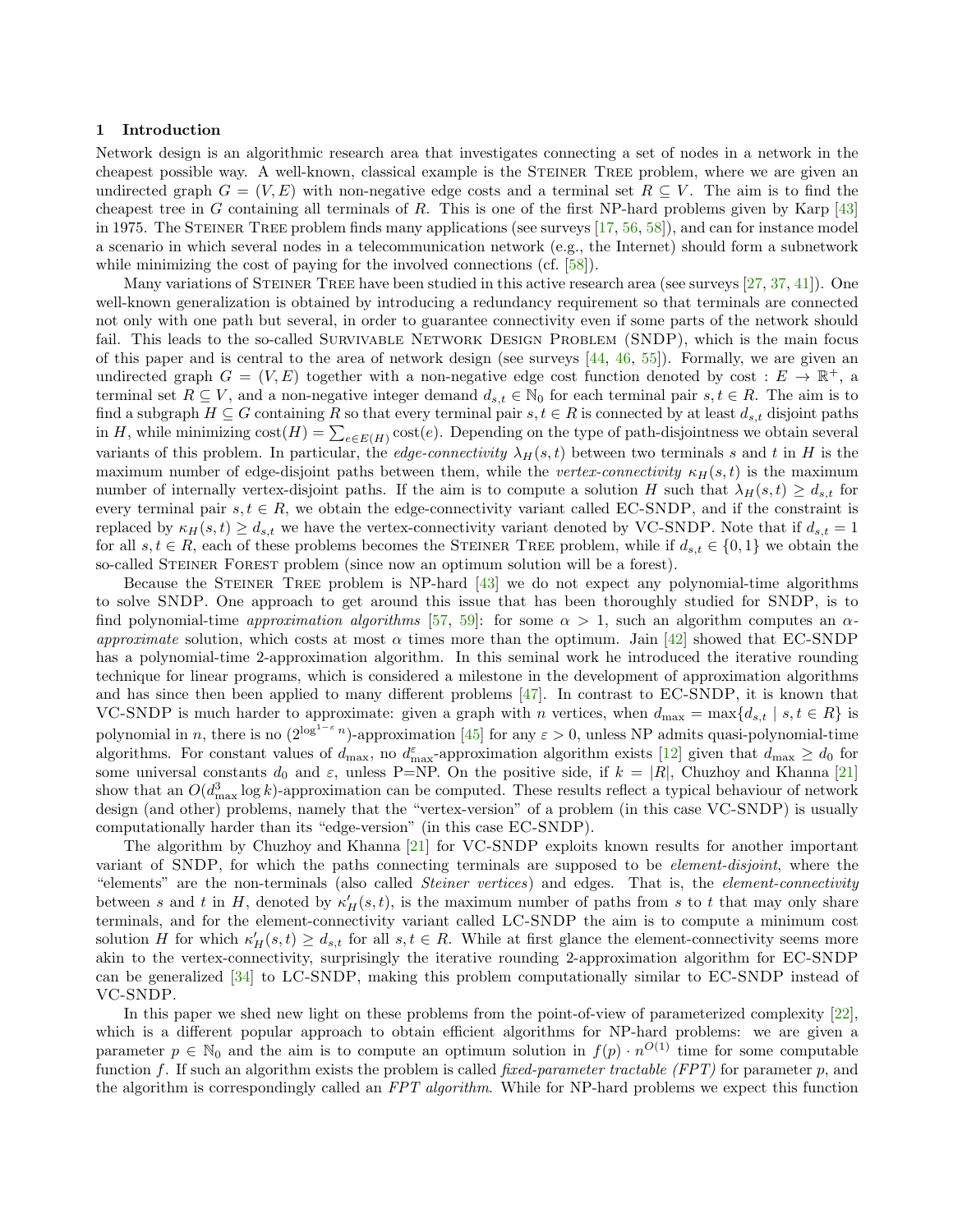f to be super-polynomial (e.g., exponential), the rationale is that for applications in which the parameter is small such an algorithm solves the problem efficiently.

Some special cases of SNDP have been considered from the parameterized perspective before. Most prominently, the classic Dreyfus and Wagner  $[26]$  algorithm can be used to solve the STEINER TREE problem in  $3^k \cdot n^{O(1)}$  time. This runtime was later improved  $[35]$  to  $(2+\varepsilon)^k \cdot n^{O(\sqrt{1/\varepsilon \log(1/\varepsilon)})}$  for any  $\varepsilon > 0$ , and to  $2^k \cdot n^{O(1)}$ if the edge weights are polynomially bounded [\[7,](#page-17-1) [52\]](#page-19-10). Moreover, in the special case of EC-SNDP when  $V = R$ and all vertex pairs  $s, t \in V$  have uniform demand  $d_{s,t} = d$  for some given d, we obtain the d-EDGE CONNECTED SUBGRAPH problem. Bang-Jensen et al. [\[5\]](#page-17-2) show that this problem is FPT for the combined parameter of d and the size of a deletion set, i.e., the number of edges to be removed from the input graph in order to obtain a minimum cost solution. For the same parametrization, Gutin et al. [\[38\]](#page-19-11) provide a (non-uniform) FPT algorithm for the vertex-connectivity variant called d-VERTEX CONNECTED SUBGRAPH on unweighted graphs. The authors of [\[5\]](#page-17-2) also note that requiring a spanning solution H (i.e., when  $d_{s,t} \geq 1$  for all  $s, t \in V$ ) makes SNDP trivially FPT when parameterizing by the solution size (i.e, the number of edges of the solution  $H$ ), since any spanning subgraph has at least  $n-1$  edges. On the other hand, for non-spanning solutions Bang-Jensen et al. [\[5\]](#page-17-2) prove that the parameterization by the deletion set already renders the STEINER FOREST problem W[1]-hard.

In this paper we consider the above three variants of SNDP in their full generality, and we obtain a complete classification for the natural parameterization by the solution size. As summarized by the following two theorems, our results reflect the previous findings for approximation algorithms that EC-SNDP and LC-SNDP have similar complexities and are computationally easier than VC-SNDP.

<span id="page-2-1"></span>THEOREM 1.1. Both EC-SNDP and LC-SNDP can be solved in  $2^{O(\ell \log \ell)} \cdot n^{O(1)}$  time, where  $\ell$  is the solution size and n is the number of vertices of the input graph.

The following result shows that VC-SNDP is not FPT for parameter  $\ell$ , unless FPT=W[1]. This hardness result is true even in the *single-source* case where we have a fixed terminal  $r \in R$  called the *root* and any terminal only needs to be connected to the root, i.e., a demand  $d_{s,t}$  is positive only if  $r \in \{s,t\}$ , and otherwise  $d_{s,t} = 0$ . It is known that single-source VC-SNDP has a polynomial-time  $O(d_{\text{max}}^2)$ -approximation algorithm [\[53,](#page-19-12)  $54$ , and can thus be approximated better than the general case. An even better  $O(d \log d)$ -approximation can be computed [\[53,](#page-19-12) [54\]](#page-19-13) for uniform single-source VC-SNDP, meaning that  $d_{r,t} = d$  for a given d and all terminals  $t \in R$ . Furthermore, note that if there are only two terminals then a simple min-cost flow computation will solve VC-SNDP in polynomial-time. We show that already increasing the number of terminals by one makes the problem hard.

<span id="page-2-0"></span>THEOREM 1.2. Uniform single-source VC-SNDP is W[1]-hard parameterized by the solution size  $\ell$ , even if the number of terminals is  $k = 3$ .

We remark that the previously mentioned approximation lower bound of  $\left[45\right]$  uses a reduction that together with the results of [\[25,](#page-18-5) [50\]](#page-19-14) implies that VC-SNDP parameterized by the number k of terminals has no  $f(k) \cdot n^{O(1)}$ time algorithm for any function f that computes a  $k^{1/4-o(1)}$ -approximation under Gap-ETH, or computes a  $k^{1/2-o(1)}$ -approximation under the Strongish Planted Clique Hypothesis. [Theorem 1.2](#page-2-0) nicely complements these hardness results, since the maximum demand  $d_{\text{max}}$  is unbounded in the reduction given in [\[45\]](#page-19-7), and thus does not provide hardness parameterized by the solution size  $\ell$ , as  $\ell \geq d_{\text{max}}$ .

In light of [Theorem 1.2](#page-2-0) we identify several special cases of VC-SNDP that are FPT. When  $d_{\text{max}} \leq 2$ , Fleischer [\[33\]](#page-19-15) showed that the iterative rounding 2-approximation algorithms for EC-SNDP and LC-SNDP can be generalized to VC-SNDP. On the other hand, she also showed that this approach cannot be generalized to  $d_{\text{max}} = 3$ . Interestingly, we prove that our techniques to obtain the FPT algorithms of [Theorem 1.1](#page-2-1) can be generalized to  $d_{\text{max}} \leq 3$  (but no further; see [Section 1.1\)](#page-3-0).

<span id="page-2-2"></span>THEOREM 1.3. VC-SNDP can be solved in  $2^{O(\ell \log \ell)} \cdot n^{O(1)}$  time if  $d_{\max} \leq 3$ , where  $\ell$  is the solution size and n is the number of vertices of the input graph.

An important graph class that has been thoroughly studied in network design (and elsewhere) are planar graphs. For instance Borradaile et al.  $[10]$  show that on such graphs a PTAS exists for the STEINER TREE problem, and also for the STEINER FOREST problem as shown by Bateni et al. [\[6\]](#page-17-4). For SNDP on the other hand,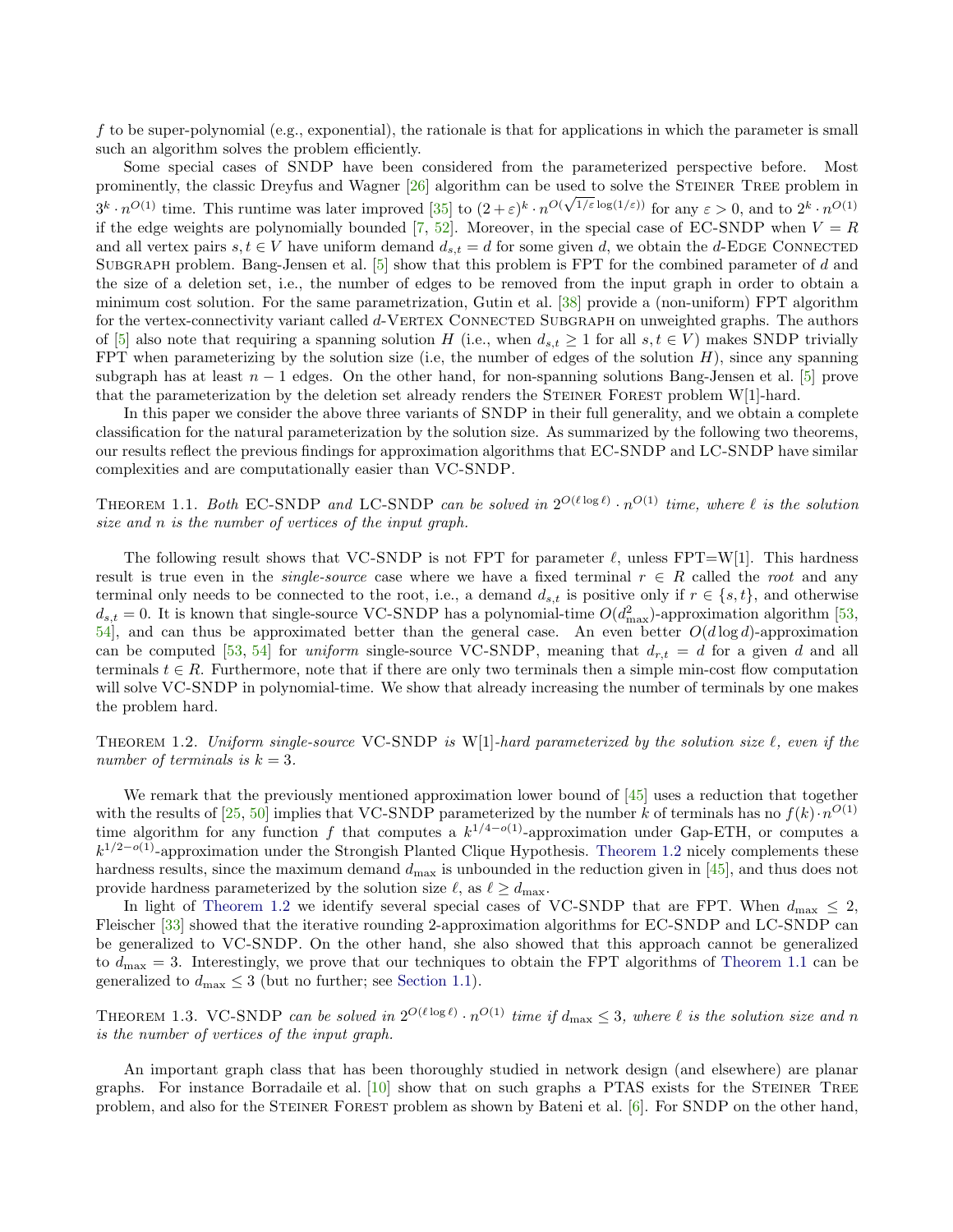to the best of our knowledge it is not known whether better approximations can be computed for planar graphs than in general. We prove that VC-SNDP is FPT for parameter  $\ell$  on planar input graphs. In fact our result holds for the more general class of locally bounded treewidth graphs, for which any subgraph has treewidth bounded as a function of its diameter (see [Section 3](#page-9-0) for formal definitions). This also means that our result extends to apex-minor-free graphs.

<span id="page-3-1"></span>Theorem 1.4. VC-SNDP on graphs of locally bounded treewidth (e.g., planar and apex-minor-free graphs) can be solved in  $f(\ell)$  · n time for some function f, where  $\ell$  is the solution size and n is the number of vertices of the input graph.

To obtain the algorithm of [Theorem 1.4](#page-3-1) we rely on an FPT algorithm parameterized by the treewidth (i.e., not locally bounded). While the STEINER TREE problem is solvable [\[8\]](#page-17-5) in  $2^{O(tw)} \cdot n$  time on graphs of treewidth tw, we cannot hope for an FPT algorithm for SNDP when using only the treewidth as a parameter, since it was shown by Bateni et al. [\[6\]](#page-17-4) that the special case of STEINER FOREST is NP-hard for graphs of treewidth 3. Instead we combine it with the sum of demands  $D = \sum_{s,t \in R} d_{s,t}$  to obtain the following result. Note that D can be linearly upper bounded by  $\ell$  and thus D is the stronger parameter, which means that [Theorem 1.2](#page-2-0) excludes an FPT algorithm using only D.

# <span id="page-3-2"></span>THEOREM 1.5. VC-SNDP can be solved in  $f(tw + D) \cdot n$  time for some function f, where tw is the treewidth and n the number of vertices of the input graph, and  $D$  is the sum of demands.

When considering directed graphs as inputs, several well-studied problems can be seen as special cases of SNDP, and are typically much harder than their undirected counterparts. For instance, already the special case when  $d_{\text{max}} = 1$ , i.e., the DIRECTED STEINER NETWORK (DSN) problem, is very hard as shown by Dinur and Manurangsi [\[25\]](#page-18-5): no  $k^{1/4-o(1)}$ -approximation algorithm with runtime  $f(k) \cdot n^{O(1)}$  exists for any computable function f, under Gap-ETH. More recently, under the Strongish Planted Clique Hypothesis, Manurangsi et al. [\[50\]](#page-19-14) showed that no  $k^{1/2-o(1)}$ -approximation can be computed with this runtime. This result is also tight, since an  $O(k^{1/2+\epsilon})$ -approximation can be computed [\[15,](#page-18-6) [30\]](#page-18-7) in polynomial time for any  $\varepsilon > 0$ . Feldmann and Marx [\[31\]](#page-18-8) gave a complete characterization of which special cases of DSN are FPT and which are  $W[1]$ -hard parameterized by k, depending on the structure of the non-zero demands. For instance, the single-source case with  $d_{\text{max}} = 1$ , which is called the DIRECTED STEINER TREE (DST) problem (since an optimum solution is an arborescence), is known to be FPT [\[26,](#page-18-4) [31\]](#page-18-8). However, in polynomial time no  $O(\log^{2-\varepsilon} k)$ -approximation can be computed for DST [\[39\]](#page-19-16), unless NP admits randomized quasi-polynomial-time algorithms. The currently best polynomial-time approximation algorithm [\[14\]](#page-18-9) achieves a ratio of  $O(k^{\epsilon})$  for any constant  $\varepsilon > 0$ . The generalization known as  $d$ -DST is the directed edge-connectivity variant with uniform single-source demands  $d$ . For quasibipartite input graphs, where Steiner vertices form an independent set, an  $O(\log k \log d)$ -approximation algorithm was obtained for d-DST by Chan et al. [\[13\]](#page-18-10). For 2-DST on general input graphs, Grandoni and Laekhanukit [\[36\]](#page-19-17) give an  $O(k^{\varepsilon} \log n)$ -approximation algorithm for any  $\varepsilon > 0$ .

While DST is FPT  $[26, 31]$  $[26, 31]$  $[26, 31]$  parameterized by k, we show that increasing the demand by only one compared to DST (i.e., the 2-DST problem) already yields W[1]-hardness, even when using the much weaker parameter  $\ell$ instead of k. This is in stark contrast to undirected graphs, as witnessed by [Theorems 1.1](#page-2-1) and [1.3.](#page-2-2)

## <span id="page-3-3"></span>THEOREM 1.6. The 2-DST problem is W[1]-hard parameterized by the solution size  $\ell$ .

<span id="page-3-0"></span>1.1 Our techniques. We use simple, elegant techniques to prove our theorems. The main ingredient for the FPT algorithms for EC-SNDP and LC-SNDP of [Theorem 1.1](#page-2-1) is the "reduction lemma" of Chekuri and Korula [\[16\]](#page-18-11). They prove that it is possible to either delete or contract any edge between two Steiner vertices without reducing the element-connectivity between any terminal pair. As we prove in [Section 2.1,](#page-5-0) this implies that an optimum solution to LC-SNDP has no cycles on the Steiner vertices and can thus be decomposed into trees for which the leaves are the terminals. We then use the well-known colour coding technique [\[3\]](#page-17-6) to colour all vertices of the input graph in such a way that every tree of the decomposition of the optimum solution is coloured by a unique colour. Finally, we invoke known FPT algorithms  $[26]$  for the STEINER TREE problem in order to compute each tree of the decomposition of the LC-SNDP solution independently. To solve EC-SNDP we simply reduce it to LC-SNDP using standard techniques, which do not increase the given parameter by much.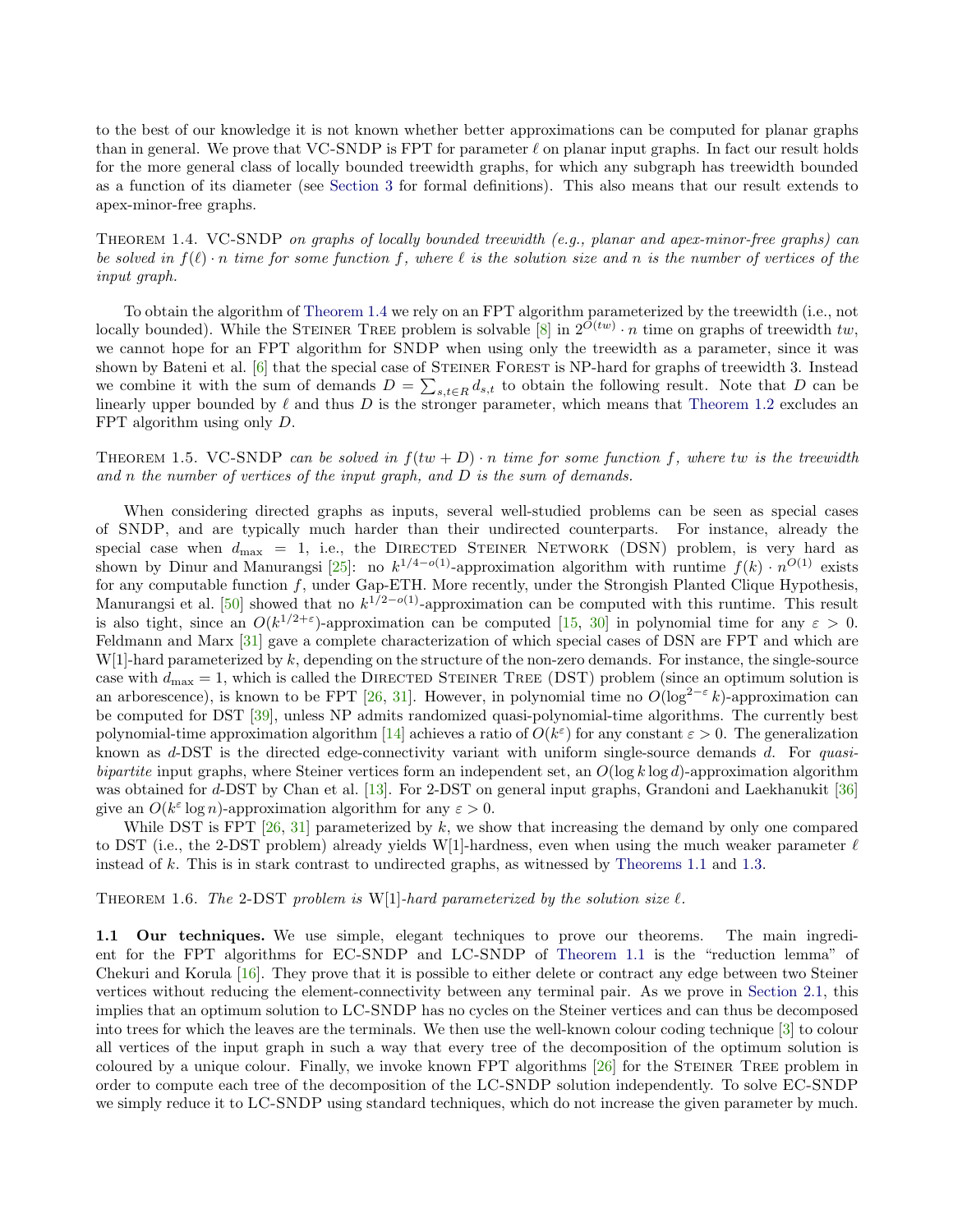Also our FPT algorithm of [Theorem 1.3](#page-2-2) for VC-SNDP with  $d_{\text{max}} \leq 3$  uses the same approach. However, for this we need to extend the reduction lemma of Chekuri and Korula  $[16]$  to vertex-connectivity. We do this by adding some observations to their proof in [Section 2.2,](#page-7-0) to show that when deleting or contracting an edge the vertex-connectivity between any terminal pair can only decrease if their connectivity is at least 4. As a consequence, any optimum solution to VC-SNDP can be decomposed into trees if the demands are at most 3. In fact this is best possible, since there is an example with  $d_{\text{max}} = 4$  for which the optimum solution cannot be decomposed into trees in this way, since there exists a cycle among the Steiner vertices (cf. [Fig. 1\)](#page-4-0).

The algorithm of [Theorem 1.5](#page-3-2) for the parameterization by the treewidth and sum of demands can be obtained via a straight-forward dynamic program on the tree decomposition of the graph. In the interest of simplicity, however, in this paper we do not present this dynamic program directly, as it would take a lengthy formal argument that would not add much insight into the problem. Instead, in [Section 3](#page-9-0) we express the problem using an MSOL formula and then invoke a very general Courcelle-type theorem (which at its heart also involves a dynamic program). This means that the runtime we obtain is far from optimal compared to

<span id="page-4-0"></span>

Figure 1: If the demands are  $d_{s,t} = d_{x,y} = 4$  and otherwise 0, then the only VC-SNDP solution in the shown graph is the whole graph, which has a cycle on the Steiner vertices (black dots).

a direct formulation of the needed dynamic program, but the proof that there is an FPT algorithm for parameter  $tw + D$  is very simple and short. Given this algorithm it is then easy to obtain the FPT algorithm of [Theorem 1.4](#page-3-1) for graphs of locally bounded treewidth parameterized by the solution size, as also detailed in [Section 3.](#page-9-0)

The hardness result of [Theorem 1.6](#page-3-3) for the 2-DST problem is a rather straightforward reduction from the W[1]-hard MULTICOLOURED CLIQUE problem and can be found in [Section 5.](#page-14-0) To prove hardness of VC-SNDP in [Theorem 1.2](#page-2-0) however, a standard reduction from MULTICOLOURED CLIQUE seems hard to obtain due to the undirectedness of the input graphs: it is not clear how to prevent paths from passing through the wrong gadgets. To overcome this obstacle, in [Section 4](#page-10-0) we reduce from the W[1]-hard GRID TILING problem instead, and exploit its grid structure in order to control the routes taken by the paths.

Finally, in [Section 6](#page-16-0) we list some open problems.

1.2 Additional related results. As can be seen from above, a vast literature exists on SNDP and related problems. We add just a few more closely related results here.

In addition to undirected graphs, Bang-Jensen et al.  $[5]$  also show that in directed input graphs both d-EDGE and  $d$ -VERTEX CONNECTED SUBGRAPH are FPT parameterized by  $d$  and the size of a deletion set. While a brute-force algorithm for these problems can find an optimum solution in  $2^{O(dn(\log d + \log n))}$  time, for d-EDGE CONNECTED SUBGRAPH this was improved to a single-exponential  $2^{O(dn)}$  runtime by Agrawal et al. [\[1\]](#page-17-7) for both directed and undirected graphs.

The STEINER TREE problem was shown to admit a  $(\ln(4) + \varepsilon)$ -approximation algorithm in the seminal work of Byrka et al. [\[11\]](#page-17-8). It is also known that this problem is APX-hard [\[20\]](#page-18-12). Using an FPT algorithm  $[26]$  for STEINER TREE it is not hard to prove that also STEINER FOREST is FPT for the number of terminals (even in singleexponential time; cf. [\[19\]](#page-18-13)). For the parameterization by the number of Steiner vertices in the optimum solution, a folklore result says that STEINER TREE is  $W[2]$ -hard (cf. [\[22,](#page-18-3) [28\]](#page-18-14)). However a parameterized approximation scheme exists for this parameter [\[28\]](#page-18-14). Similar results have been found for special cases of DSN [\[19\]](#page-18-13).

A useful and well-known graph operation introduced by Lovász  $[48]$  is called *splitting-off* and entails replacing two edges uv and wv incident to a vertex v by a direct edge uw. This operation can be performed in such a way that the edge-connectivity of the graph remains unchanged, i.e., it preserves the global edgeconnectivity. Mader [\[49\]](#page-19-19) generalized this to preserve local edge-connectivity, i.e., the edge-connectivity between every vertex pair remains unchanged. In a similar spirit, Hind and Oellermann [\[40\]](#page-19-20), and independently later also Cheriyan and Salavatipour [\[18\]](#page-18-15), introduced the global reduction lemma, which entails contracting or deleting an edge between Steiner vertices such that the element-connectivity of a terminal set remains unchanged. Chekuri and Korula [\[16\]](#page-18-11) then generalized this to preserve local element-connectivity, and this is the starting point for our FPT algorithm for EC-SNDP and LC-SNDP.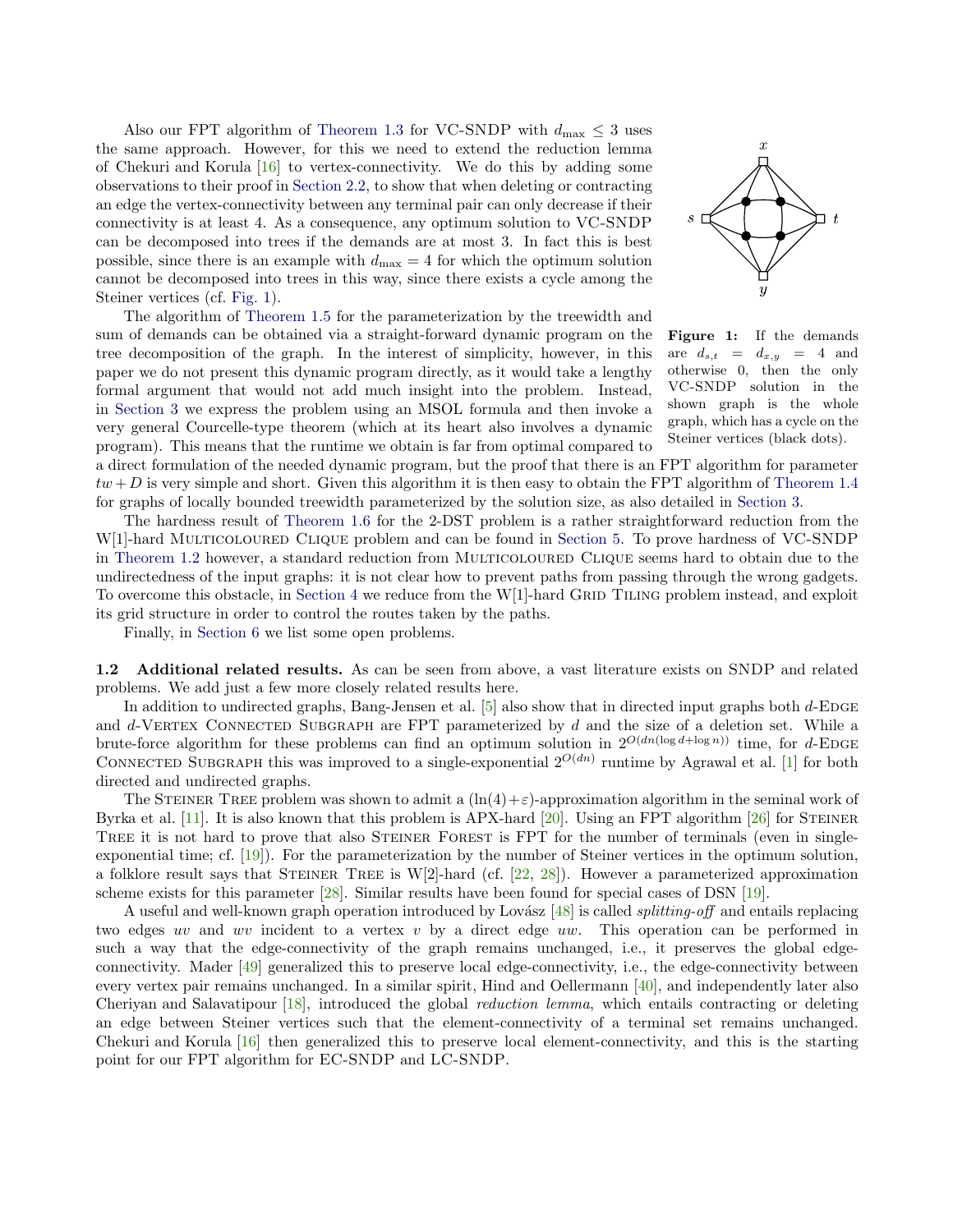#### 2 Tractability of general SNDP parameterized by solution size

In this section we prove [Theorems 1.1](#page-2-1) and [1.3.](#page-2-2) To obtain an FPT algorithm for EC-SNDP we reduce it to LC-SNDP and then provide an FPT algorithm for the latter. The reduction is a standard procedure, and is captured in the following statement. Thus it remains to show that LC-SNDP is FPT for parameter  $\ell$  in order to obtain [Theorem 1.1.](#page-2-1)

<span id="page-5-1"></span>PROPOSITION 2.1. Given an instance I of EC-SNDP, an instance I' of LC-SNDP can be computed in polynomial time, such that there is a solution H to I of size  $\ell$  if and only if there is a solution H' to I' of size between  $\ell$  and  $2\ell$ , and  $\text{cost}(H) = \text{cost}(H').$ 

We only sketch the proof of [Proposition 2.1](#page-5-1) here, since the arguments are well-known and standard. The reduction takes every Steiner vertex  $v$  of the input graph  $G$  of the instance I to EC-SNDP and replaces it by a clique  $K_v$  of size equal to the degree of v in G, in order to obtain a new graph G'. Two such cliques  $K_u$  and  $K_v$ are then connected by an edge in  $G'$  if uv was an edge in  $G$ , and every terminal in  $G'$  is connected to the cliques corresponding to its Steiner neighbours in  $G$  (edges between terminals are untouched). Note that it is possible to obtain these connections in such a way that every vertex of a clique  $K_v$  has exactly one neighbour outside the clique in  $G'$ . For the instance  $I'$  of LC-SNDP, the edges of cliques all have cost 0 and all other edges have cost corresponding to their edge in the instance I. It is now easy to see that there is an LC-SNDP solution  $H' \subseteq G'$ in the new graph if and only if there is an EC-SNDP solution  $H \subseteq G$  of the same cost in the original graph. Furthermore, if H has size  $\ell$  then H' has size between  $\ell$  and  $2\ell$ , and the reduction can be obtained in polynomial time.

<span id="page-5-0"></span>2.1 Element-connectivity SNDP. Chekuri and Korula [\[16\]](#page-18-11) proved the so-called reduction lemma that preserves element-connectivity under deletion or contraction of edges. Here, deleting an edge simply means to remove it from the graph, while contracting an edge means to identify its incident vertices and removing all resulting loops and parallel edges. In the following, for an edge  $e \in E$ , as usual  $G - e$  and  $G/e$  denote the graph obtained from  $G$  by deleting  $e$  and contracting  $e$ , respectively.

<span id="page-5-2"></span>LEMMA 2.1. (LC REDUCTION LEMMA [\[16\]](#page-18-11)) Let  $G = (V, E)$  be an undirected graph and  $R \subseteq V$  be a terminal set. Let  $e \in E$  be any edge where  $e \cap R = \emptyset$ , and let  $G_1 = G - e$  and  $G_2 = G/e$ . Then at least one of the following holds:

 $(i) \ \forall s,t \in R: \ \kappa_{G_1}'(s,t) = \kappa_G'(s,t), \ or$ (*ii*)  $\forall s, t \in R : \kappa'_{G_2}(s,t) = \kappa'_{G}(s,t).$ 

Chekuri and Korula [\[16\]](#page-18-11) remark that their reduction lemma can be applied repeatedly until the Steiner vertices form an independent set. By subdividing edges between terminals, we may also assume that the terminals form an independent set. We will exploit this to prove the following structure of minimal solutions to LC-SNDP, which are solutions for which no edge can be removed without making the solution infeasible. In particular, any optimum solution is minimal.

<span id="page-5-3"></span>LEMMA 2.2. Let H be a minimal solution to an LC-SNDP instance. Then there exist trees  $T_1, \ldots, T_b \subseteq H$  such that  $H = \bigcup_{i=1}^{b} T_i$ , no two trees share a Steiner vertex, all leaves of any tree are terminals, and all internal vertices of any tree are Steiner vertices. Moreover, for any terminal pair  $s, t \in R$  there exist  $d_{s,t}$  element-disjoint paths between s and t in H, such that the edge set of any tree  $T_i$ ,  $i \in \{1, \ldots, b\}$ , intersects with the edge set of at most one of these paths.

Proof. To prove the claim, we repeatedly apply [Lemma 2.1](#page-5-2) on the minimal solution H. In particular, let  $H_0, H_1, \ldots, H_h$  be any sequence of graphs we obtain from  $H_0 = H$  as follows. For each  $j \geq 0$  we pick some edge e of  $H_j$  where  $e \cap R = \emptyset$  and either delete or contract e without decreasing the element-connectivity between any terminal pair, to obtain  $H_{j+1}$ . Note that  $R \subseteq V(H_j)$  for all j. According to [Lemma 2.1](#page-5-2) we can do this for every  $H_j$ , until every edge is incident to some terminal.

We claim that in each step j we can only contract the chosen edge  $e$  when applying [Lemma 2.1,](#page-5-2) as deleting  $e$ will be decreasing the element-connectivity between some terminal pair. The proof is by induction. In the first step  $j = 0$  this is true since  $H_0 = H$  is a minimal solution. For a step  $j \ge 1$ , assume that some edge e of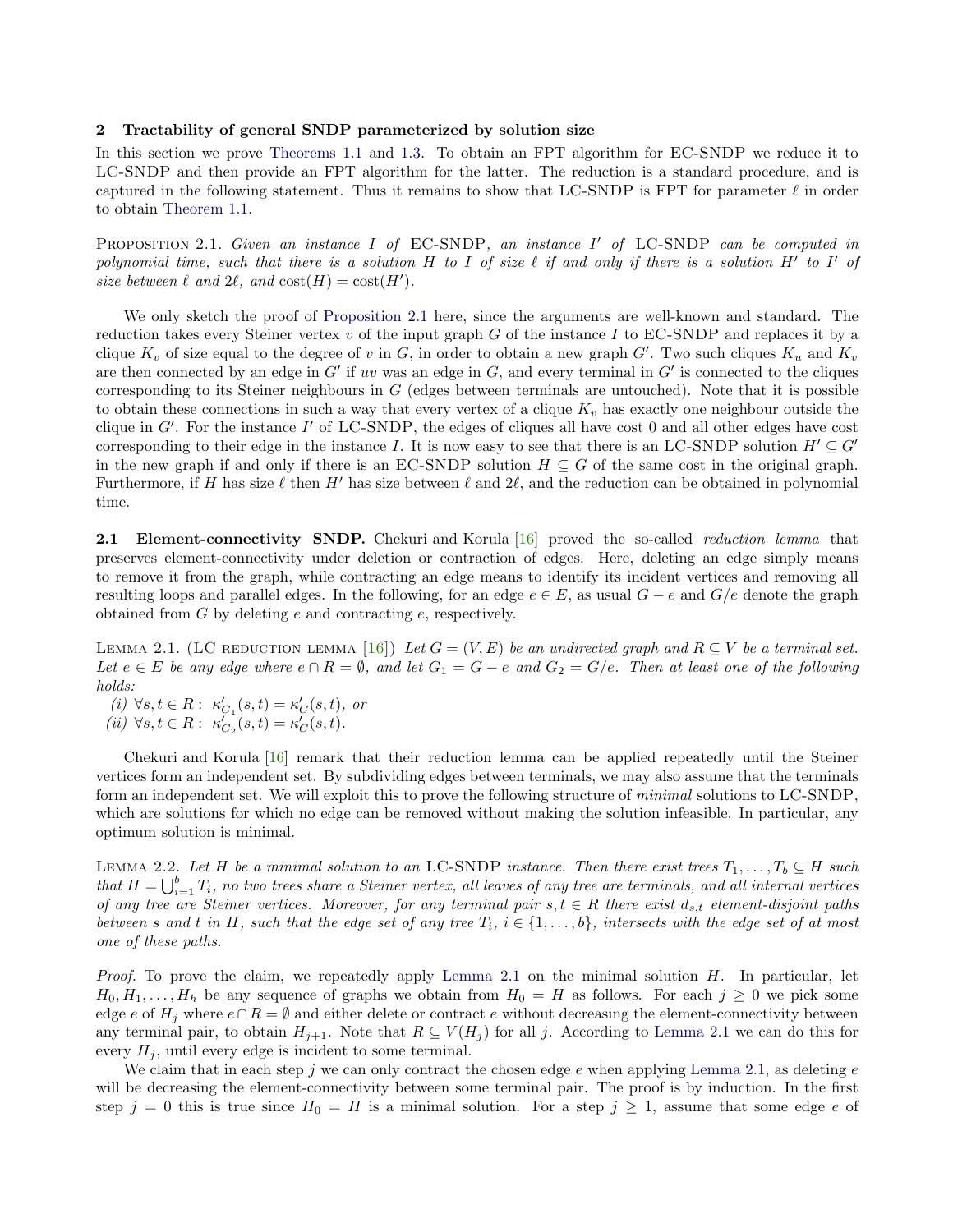$H_j$  can be deleted without reducing the element-connectivity between any terminal pair. This means that there exist  $\kappa'_{H_j}(s,t)$  element-disjoint paths in  $H_j$  between each terminal pair  $s,t \in R$  such that none of these paths contain e. By the induction hypothesis, some edge e' was contracted in  $H_{j-1}$  to obtain  $H_j$ . The element-disjoint paths in  $H_j$  also exist in  $H_{j-1}$ , after uncontracting the edge e' along some of these paths. Also the edge e exists in  $H_{j-1}$  (or an edge corresponding to e after uncontracting e') but is not used by any of the resulting paths in  $H_{i-1}$ . But then e can be deleted in  $H_{i-1}$  without reducing the element-connectivity between any terminal pair, contradicting the induction hypothesis.

Now consider the graph  $H'$  obtained from H after exhaustively contracting edges between Steiner vertices. From above we know that by [Lemma 2.1,](#page-5-2)  $\kappa'_H(s,t) = \kappa'_{H'}(s,t)$  for all terminal pairs  $s, t \in R$ . Note that in H' the remaining Steiner vertices form an independent set. Furthermore, w.l.o.g. no two terminals are adjacent in H (otherwise we can subdivide such an edge using a Steiner vertex). Hence, we may assume that  $H'$  is a bipartite graph, with R and  $V \setminus R$  forming the bipartition. Thus we can decompose H' into edge-disjoint stars  $S_1, \ldots, S_b$ (which partition the edge set of  $H'$ ) such that no two stars share a Steiner vertex.

Now fix  $\kappa'_H(s,t)$  element-disjoint paths between each terminal pair s, t in H'. No edge set of a star  $S_i$ ,  $i \in \{1,\ldots,b\}$ , can intersect with more than one of the  $\kappa_H'(s,t)$  paths for any terminal pair  $s,t \in R$ , as these paths would otherwise intersect in the center vertex of the star, which is a Steiner vertex. Note that for each of these  $\kappa_H'(s,t)$  paths there exist  $\kappa_H'(s,t)$  corresponding element-disjoint paths in H, by uncontracting edges along the paths. Let  $T_i$  be the subgraph of H that is obtained from  $S_i$  after uncontracting all edges. Also the edge set of  $T_i$  intersects with at most one of the  $\kappa'_H(s,t)$  paths between any s and t. This means that if  $T_i$  contains a cycle, then we may delete any edge of the cycle, while maintaining a path between s and t through  $T_i$  (if the path passed through the deleted edge, we may reroute it through the remaining edges of the cycle). However this would contradict the minimality of  $H$ , and thus  $T_i$  is a tree, which concludes the proof.  $\Box$ 

Using colour coding and known FPT algorithms for Steiner Tree, we exploit [Lemma 2.2](#page-5-3) to obtain the following result.

THEOREM 1.1. Both EC-SNDP and LC-SNDP can be solved in  $2^{O(\ell \log \ell)} \cdot n^{O(1)}$  time, where  $\ell$  is the solution size and n is the number of vertices of the input graph.

Proof. Given an instance to EC-SNDP we reduce it to an instance to LC-SNDP using [Proposition 2.1.](#page-5-1) Thus it remains to show how to obtain an FPT algorithm for LC-SNDP.

Recall that by [Lemma 2.2,](#page-5-3) an optimum solution H can be partitioned into b trees  $T_1, \ldots, T_b$  for some b. Note that b is bounded by  $\ell$ , and recall that the trees only overlap on the terminals. For a terminal  $t \in R$ , let  $c_t$  denote the number of trees incident on t. Then we observe that  $f := \sum_{t \in R} c_t \le 2\ell$ , because any terminal is incident on a tree  $T_i$  via a unique edge of  $H$ , unless this edge goes between two terminals.

We now describe the algorithm. Given an instance to  $LC-SNDP$ , we first guess the number  $b$  of trees into which the optimum solution H can be partitioned according to [Lemma 2.2.](#page-5-3) Then we guess the total number  $f$ of edges of the trees incident on the terminals of G. We now use colour coding  $\lvert 3 \rvert$ . First, we randomly colour the Steiner vertices of the input graph  $G = (V, E)$  with b colours. Then, we randomly colour the terminals of G by creating a bin with k balls of each of the b colours (so kb balls in total), randomly taking f balls from the bin, and if the j-th ball of colour  $i \in [b]$  was taken, assigning the j-th terminal colour i. Note that terminals are thus assigned a set of colours. That is, we pick a function  $\varphi$  that maps  $V \setminus R$  to [b] and R to 2<sup>[b]</sup>, such that  $\sum_{t\in R} |\varphi(t)| = f$ . We then condition on the event that every Steiner vertex  $v \in V(H) \setminus R$  of  $H \subseteq G$  has colour  $\varphi(v) = i$  if it belongs to tree  $T_i$  of the decomposition, and that every terminal  $t \in R$  is coloured with a subset  $\varphi(t) = C$  of  $[b]$  such that  $i \in C$  if and only if the terminal belongs to tree  $T_i$ . For every colour  $i \in [b]$  we then define the graph  $G_i$  induced by all vertices of colour i in  $G$ , and compute an optimum Steiner tree for the terminal set  $R_i = \{t \in R \mid i \in \varphi(t)\}\$  of  $G_i$ . Such a tree can be computed using an FPT algorithm for STEINER Tree parameterized by the number of terminals (e.g., using the Dreyfus and Wagner [\[26\]](#page-18-4) algorithm). The union of these Steiner trees is the computed LC-SNDP solution.

We now argue that the above algorithm outputs an optimum LC-SNDP solution. By [Lemma 2.2](#page-5-3) there exist  $d_{s,t}$  element-disjoint paths between any terminal pair  $s, t \in R$  in any optimum solution H, such that each tree  $T_i$ of the decomposition contains at most one such path. If  $x, y \in R$  are terminals of  $T_i$  used by such a path P between s and t in H, then the Steiner tree computed for  $G_i$  also contains a path between x and y. Hence, we can find a path corresponding to  $P$  in the computed solution that contains edges of a Steiner tree computed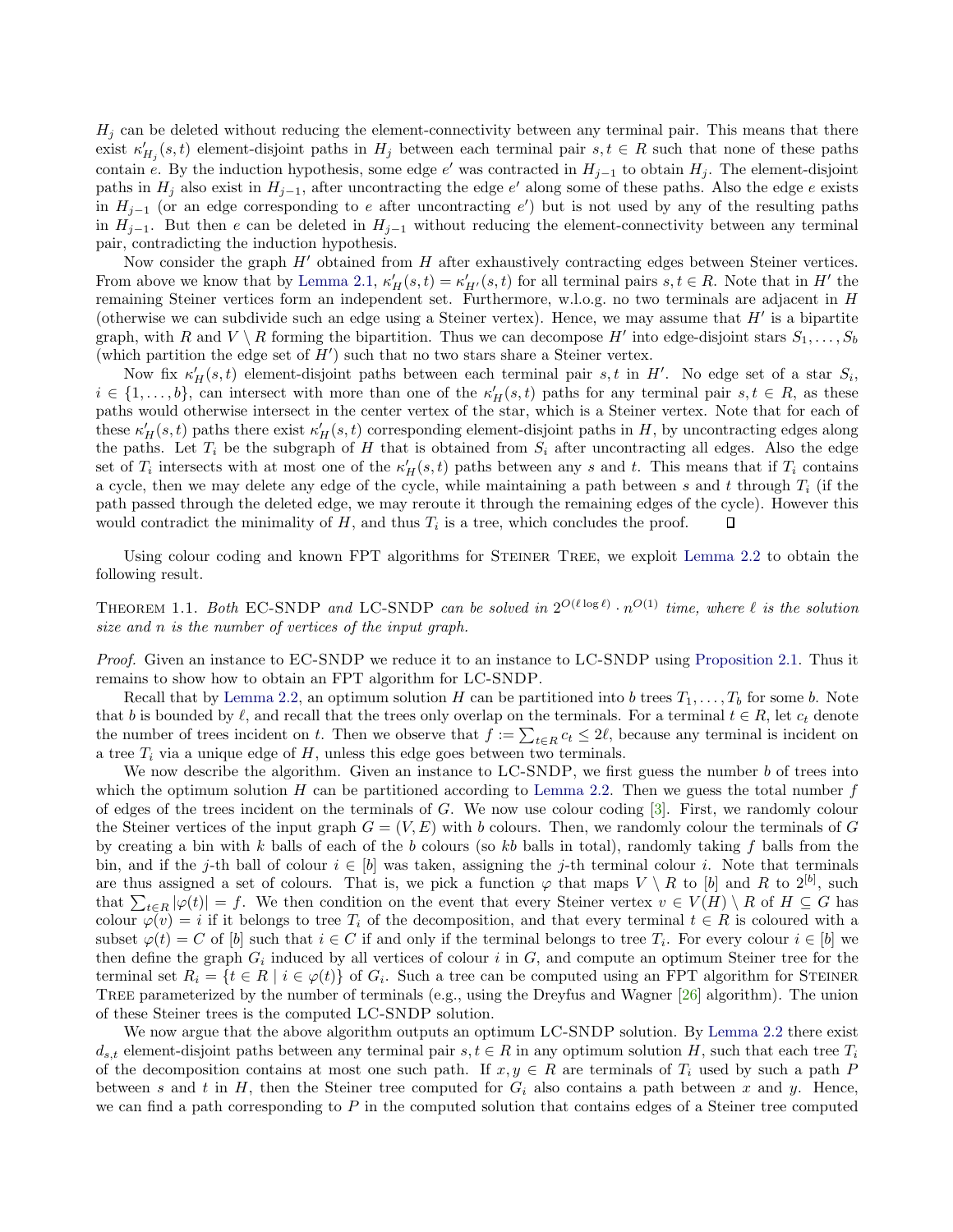for  $G_i$  if and only if P contains edges of  $T_i$ . The colour coding ensures that the computed Steiner trees do not share Steiner vertices. This means that we can find  $d_{s,t}$  element-disjoint paths between s and t in the union of the computed Steiner trees. Furthermore, the computed solution must have minimum cost, since otherwise some tree  $T_i \subseteq H$  could be replaced by an optimum Steiner tree of  $G_i$ , yielding a feasible solution of smaller cost.

The success probability of the above algorithm is the probability with which the algorithm picks a colouring  $\varphi$ such that every Steiner vertex v of H has colour  $\varphi(v) = i$  if it belongs to tree  $T_i$ , and every terminal  $t \in R$  has set of colours  $\varphi(t) = C$  such that t belongs to tree  $T_i$  if and only if  $i \in C$ . Note that we may permute the b colours arbitrarily without affecting the success probability. Hence, there are  $b! \cdot b^{n-|V(H)|}$  correct ways to colour the input graph G, since there are  $n - |V(H)|$  vertices in G that are not part of H, and all of these are Steiner vertices that each receive one colour from  $[b]$ , while the vertices in  $H$  are assigned a unique (sets of) colours (determined by the permutation). The total number of ways to colour the input graph is  $\binom{k}{f}b^{n-k}$ , since there are  $\binom{k}{f}$  possible ways to assign sets of colours to the terminals, and b ways to colour each of the  $n - k$  Steiner vertices. Thus the success probability is at least

$$
\frac{b! \cdot b^{n-|V(H)|}}{(kb)^fb^{n-k}} \ge \frac{b!}{k^{2\ell}}b^{k-4\ell} \ge 2^{-O(\ell \log \ell)},
$$

since  $b, k \in \{1, \ldots, \ell\}$ , and  $|V(H)|, f \leq 2\ell$ . Using a standard argument, we may run this algorithm  $2^{O(\ell \log \ell)} \cdot n$ times in order to compute the optimum solution with high probability. Since the Dreyfus and Wagner [\[26\]](#page-18-4) algorithm has a single-exponential runtime in the number of terminals, which is upper bounded by the solution size, each optimum Steiner tree can be computed in  $2^{O(\ell)} \cdot n^{O(1)}$  time. Furthermore, the number of trees to be computed is also at most the solution size, and thus this randomized algorithm takes  $2^{O(\ell \log \ell)} \cdot n^{O(1)}$  time. Alternatively, we may derandomize [\[3\]](#page-17-6) the colour coding algorithm to compute the optimum deterministically in  $2^{O(\ell \log \ell)} \cdot n^{O(1)}$  time, which concludes the proof. П

<span id="page-7-0"></span>2.2 Vertex-connectivity SNDP. In order to prove [Theorem 1.3](#page-2-2) for VC-SNDP with  $d_{\text{max}} \leq 3$ , we extend the reduction lemma of Chekuri and Korula  $[16]$  by showing that when contracting an edge of G, the vertex connectivity  $\kappa(s, t)$  between any terminals s, t never drops below 3 if its connectivity was larger in G.

<span id="page-7-2"></span>LEMMA 2.3. (VC REDUCTION LEMMA) Let  $G = (V, E)$  be an undirected graph and  $R \subseteq V$  be a terminal set. Let  $e \in E$  be any edge where  $e \cap R = \emptyset$ , and let  $G_1 = G - e$  and  $G_2 = G/e$ . Then at least one of the following holds:

(i)  $\forall s, t \in R: \kappa_{G_1}(s,t) = \kappa_G(s,t), \text{ or}$ 

(ii)  $\forall s,t \in R:$ 

• if  $\kappa_G(s,t) \geq 4$ , then  $\kappa_{G_2}(s,t) \in {\kappa_G(s,t) - 1, \kappa_G(s,t)}$ , and

• if  $\kappa_G(s,t) \leq 3$ , then  $\kappa_{G_2}(s,t) = \kappa_G(s,t)$ .

*Proof.* We extend the proof of [Lemma 2.1](#page-5-2) by Chekuri and Korula  $\left[16\right]$ . In particular, we use the same setup, which we summarize below. Here a vertex-tri-partition  $(A, B, C)$  of a graph is a partition of its vertex set into non-empty parts  $A, B$ , and  $C$ , such that  $B$  separates  $A$  and  $C$ , i.e., every path from  $A$  to  $C$  contains a vertex of B. Also, for vertices u and v, a  $(u, v)$ -separator is a vertex set B such that there exists a vertex-tri-partition  $(A, B, C)$  with  $u \in A$  and  $v \in C$  (in particular, u and v are not contained in the separator). We will repeatedly use the well-known fact that the maximum number of internally vertex-disjoint paths between  $u$  and  $v$  is equal to the size of a minimum  $(u, v)$ -separator, i.e., Menger's theorem [\[24\]](#page-18-16).

Note that in [Proposition 2.2](#page-7-1) below, the vertex-tri-partitions and separators are of the graph  $G_1 = G - e$ . We remark that all of the following properties are true regardless of whether we consider vertex- or elementconnectivity. In contrast to element-connectivity though, as studied by Chekuri and Korula [\[16\]](#page-18-11), for vertexconnectivity it may happen that a minimum  $(s, t)$ -separator for a terminal pair  $s, t \in R$  contains other terminals (see [Fig. 2\)](#page-8-0).

<span id="page-7-1"></span>PROPOSITION 2.2. ([\[16\]](#page-18-11)) Let  $e = \{p, q\}$  be the edge that is deleted or contracted to obtain  $G_1$  and  $G_2$ . Assuming there are terminal pairs  $s, t \in R$  and  $x, y \in R$  such that  $\kappa_{G_1}(s,t) = \kappa_G(s,t) - 1$  and  $\kappa_{G_2}(x,y) = \kappa_G(x,y) - 1$ , the following holds:

- 1. every minimum  $(s, t)$ -separator of  $G_1$  is also a (not necessarily minimum)  $(p, q)$ -separator of  $G_1$ ,
- 2. there is a vertex-tri-partition  $(S, M, T)$  of  $G_1$  such that  $s \in S$ ,  $t \in T$ , and M is a minimum  $(s, t)$ -separator in  $G_1$  with  $|M| = \kappa_{G_1}(s,t) = \kappa_G(s,t) - 1$  where, w.l.o.g.,  $p \in S$  and  $q \in T$ ,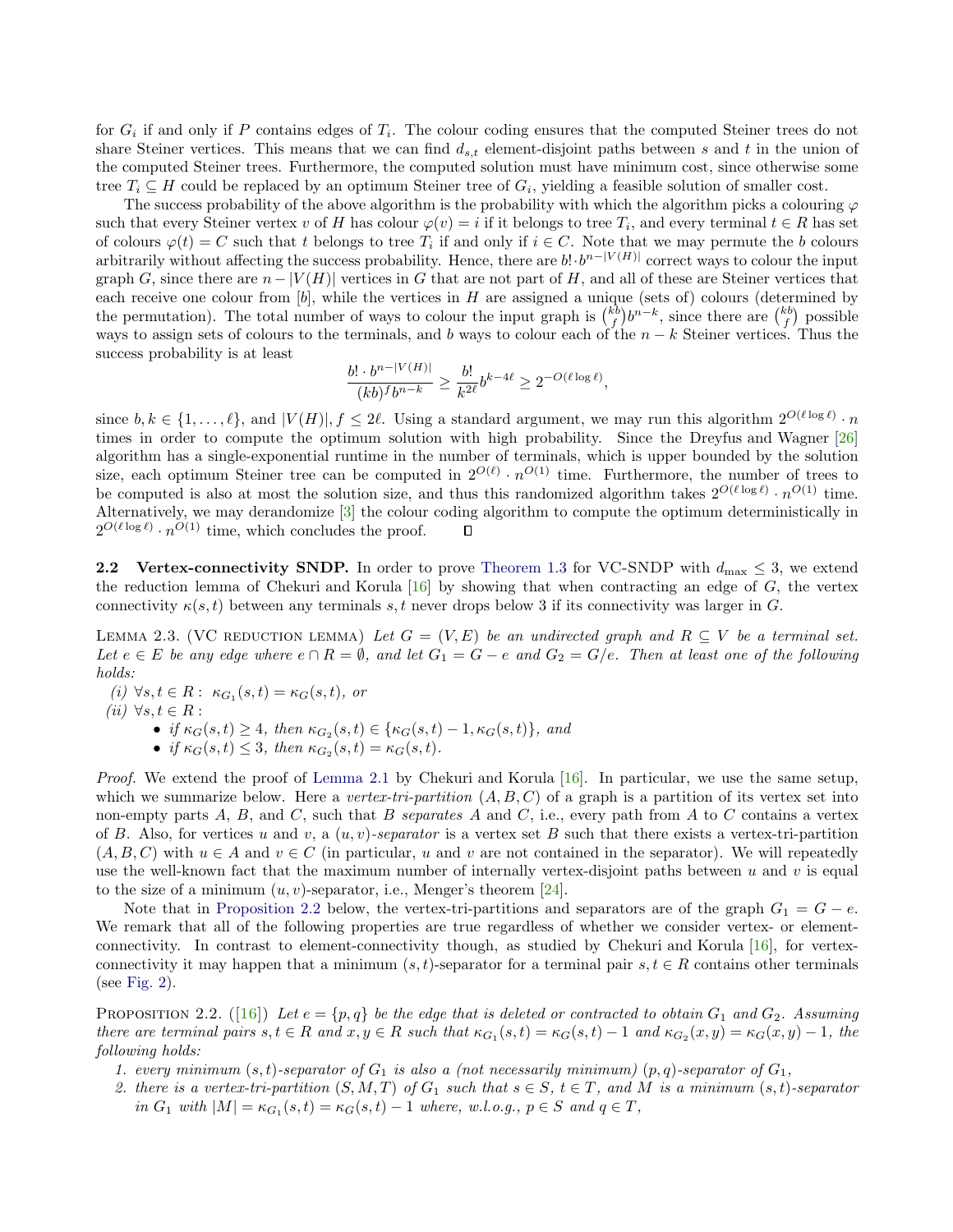<span id="page-8-0"></span>

Figure 2: The structure of the vertex-tri-partitions of [Proposition 2.2](#page-7-1) on the left. A possible setup of the terminals (white boxes) on the right, where the dotted path does not exist in  $G_1$  but in G. The dashed paths between x and y imply  $|B|, |D| \geq 1$ , while  $s, p \in A$  implies  $|A| \geq 2$ , and  $t \in T \cap X$  implies  $|C| \geq |D| + 1$ . In particular, as  $|N| \geq |A| + |C|$ , in this example we have  $\kappa_G(x, y) \geq 5$ .

- 3. there is a vertex-tri-partition  $(X, N, Y)$  of  $G_1$  such that  $x \in X$ ,  $y \in Y$ , and N is a minimum  $(x, y)$ -separator in  $G_1$  with  $|N| = \kappa_{G_1}(x, y) = \kappa_G(x, y)$  where  $p, q \in N$ , and
- 4. if  $A, B, C, D$ , and I respectively denote  $S \cap N$ ,  $X \cap M$ ,  $T \cap N$ ,  $Y \cap M$ , and  $N \cap M$ , we have  $p \in A$  and  $q \in C$ , and
	- if  $s \in S \cap X$  then  $|A| \geq |D| + 1$ ,
	- if  $s \in S \cap Y$  then  $|A| \geq |B| + 1$ ,
	- if  $t \in T \cap X$  then  $|C| \geq |D| + 1$ ,
	- if  $t \in T \cap Y$  then  $|C| \geq |B| + 1$ .

Proof. For completeness we provide a short proof of this proposition as can also be found in [\[16\]](#page-18-11). We proceed point by point:

- 1. holds since otherwise it would be an  $(s, t)$ -separator of size  $\kappa_{G_1}(s, t)$  in G so that  $\kappa_G(s, t) \leq \kappa_{G_1}(s, t)$ ,
- 2. holds since M is  $(p, q)$ -separator due to point 1,
- 3. holds since in  $G_2$  every minimum  $(x, y)$ -separator N' of size  $\kappa_{G_2}(x, y) = \kappa_G(x, y) 1$  must contain the vertex into which e is contracted, and so any  $(x, y)$ -separator of  $G_1$  has size at least  $\kappa_G(x, y)$ ; the one in  $G_1$ corresponding to N' contains p and q, has size  $\kappa_G(x, y)$ , and is thus minimum,
- 4.  $p \in A$  and  $q \in C$  holds due to the previous points, and
	- holds since then  $A \cup I \cup B$  is an  $(s, t)$ -separator, but not a minimum one due to point 1 as  $p \in A$ , in contrast to  $M = B \cup I \cup D$ , so that  $|B \cup I \cup D| \leq |A \cup I \cup B| - 1$ ,
	- ditto, since then  $A \cup I \cup D$  is a non-minimal  $(s, t)$ -separator as  $p \in A$ ,
	- ditto, since then  $B \cup I \cup C$  is a non-minimal  $(s, t)$ -separator as  $q \in C$ ,
	- ditto, since then  $C \cup I \cup D$  is a non-minimal  $(s, t)$ -separator as  $q \in C$ .

Now assume that the statement of the lemma does not hold. This means that there exists a terminal pair  $s, t \in R$  for which  $\kappa_{G_1}(s,t) \neq \kappa_G(s,t)$  and a terminal pair  $x, y \in R$  for which either

- $\kappa_G(x, y) \geq 4$  and  $\kappa_{G_2}(x, y) \notin {\kappa_G(x, y) 1, \kappa_G(x, y)},$  or
- $\kappa_G(x, y) \leq 3$  and  $\kappa_{G_2}(x, y) \neq \kappa_G(x, y)$ .

Observe that deleting or contracting e can only decrease the connectivity between any terminal pair by 1, and thus  $\kappa_{G_1}(s,t) = \kappa_G(s,t) - 1$  and  $\kappa_{G_2}(x,y) \in {\kappa_G(x,y) - 1, \kappa_G(x,y)}$ . Hence, only the latter of the two cases can apply to x and y, i.e., we have  $\kappa_G(x, y) \leq 3$  and  $\kappa_{G_2}(x, y) = \kappa_G(x, y) - 1$ . Furthermore, we obtain the properties of [Proposition 2.2.](#page-7-1) We will show that both  $B$  and  $D$  contain at least one vertex each, and as a consequence  $A$  and C contain at least two vertices each. The latter implies that  $|N| \ge |A| + |C| \ge 4$  and thus  $\kappa_G(x, y) = \kappa_{G_1}(x, y) \ge 4$ — a contradiction.

To prove that  $B, D \neq \emptyset$ , fix  $\kappa_{G_1}(x, y)$  internally vertex-disjoint paths between x and y in  $G_1$ . By point 3 of [Proposition 2.2,](#page-7-1) there are two such paths P, Q such that P contains  $p \in N$  and Q contains  $q \in N$  (cf. [Fig. 2\)](#page-8-0). Since each of these paths can only contain one vertex of the minimum  $(x, y)$ -separator N (due to Menger's theorem), the union of these two paths forms a cycle containing two paths from  $p$  to  $q$ , such that the internal vertices of one path are only from X (including x) and the internal vertices of the other are only from Y (including y). Since M

 $\Box$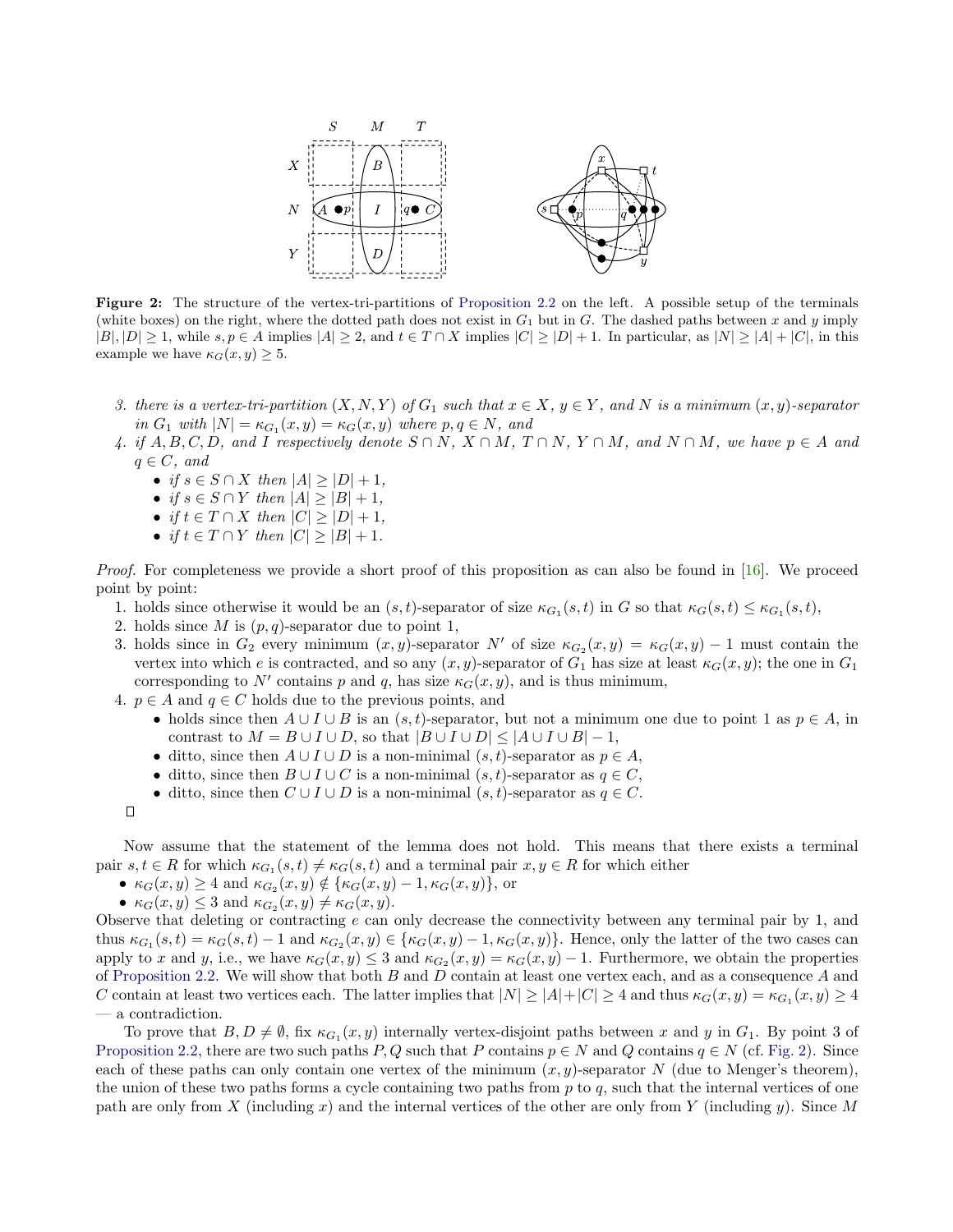separates p and q by point 1 of [Proposition 2.2,](#page-7-1) the first path contains a vertex of  $B = M \cap X$ , while the second one contains a vertex of  $D = M \cap Y$ , i.e., both B and D are non-empty.

This implies that A and C contain two vertices each, as follows. If  $t \in C$  then  $|C| \geq 2$ , since  $q \in C$  by point 4 of [Proposition 2.2,](#page-7-1) but  $q \neq t$  as q is not a terminal in contrast to t. Otherwise,  $t \in T \cap X$  or  $t \in T \cap Y$ , which by [Proposition 2.2](#page-7-1) means that  $|C| \geq |D| + 1$  or  $|C| \geq |B| + 1$ . From above we know that  $|B| \geq 1$  and  $|D| \geq 1$ and so  $|C| \geq 2$  in either case. Analogously for A, if  $s \in A$  we are done as  $p \in A$  and  $p \neq s$ , and if  $s \notin A$  we get  $|A| \ge |B| + 1$  or  $|A| \ge |D| + 1$  by [Proposition 2.2.](#page-7-1) Hence, we also have  $|A| \ge 2$ , which concludes the proof.  $\Box$ 

As a consequence, we obtain the same structure of minimal solutions for VC-SNDP with  $d_{\text{max}} \leq 3$  as for LC-SNDP, by simply replacing the application of [Lemma 2.1](#page-5-2) by [Lemma 2.3](#page-7-2) in the proof of [Lemma 2.2](#page-5-3) to show the following.

<span id="page-9-1"></span>Lemma 2.4. Let H be a minimal solution to a VC-SNDP instance with maximum demand at most 3. Then there exist trees  $T_1, \ldots, T_b \subseteq H$  in H such that  $H = \bigcup_{i=1}^b T_i$ , no two trees share a Steiner vertex, all leaves of any tree are terminals, and all internal vertices of any tree are Steiner vertices. Moreover, for any terminal pair  $s, t \in R$ there exist  $d_{s,t}$  vertex-disjoint paths between s and t in H, such that the edge set of any tree  $T_i$ ,  $i \in \{1, \ldots, b\}$ , intersects with the edge set of at most one of these paths.

[Lemma 2.4](#page-9-1) implies the same FPT algorithm parameterized by the solution size as for LC-SNDP as found in the proof of [Theorem 1.1,](#page-2-1) and thus we obtain the following theorem.

THEOREM 1.3. VC-SNDP can be solved in  $2^{O(\ell \log \ell)} \cdot n^{O(1)}$  time if  $d_{\max} \leq 3$ , where  $\ell$  is the solution size and n is the number of vertices of the input graph.

## <span id="page-9-0"></span>3 Tractability of VC-SNDP for treewidth and planar graphs

We first prove that VC-SNDP is FPT parameterized by the treewidth  $tw$  plus the sum of demands  $D$ . To this end, we provide a simple formulation of the problem in MSOL and apply a result by Arnborg et al. [\[4\]](#page-17-9). We then argue that this implies that VC-SNDP is FPT on planar graphs parameterized by the solution size  $\ell$ .

For sake of completeness, we define treewidth and describe the result of Arnborg et al. [\[4\]](#page-17-9) that we rely on.

DEFINITION 3.1. A tree decomposition of a graph  $G = (V, E)$  is a tree T and a family B of subsets of vertices (called bags), one bag  $B(t)$  per vertex t of the tree, such that the following holds:

1.  $\bigcup_{t \in V(T)} B(t) = V;$ 

2. for each edge  $uv \in E$ , there is a  $t \in V(T)$  such that  $u, v \in B(t)$ ;

3. for each vertex  $v \in V$ , the vertices  $t \in V(T)$  for which  $v \in B(t)$  induce a subtree of T.

The width of a tree decomposition is  $\max_{t \in V(T)} |B(t)| - 1$ . The treewidth of a graph is the minimum width over any of its tree decompositions.

The result of Arnborg et al. [\[4,](#page-17-9) Theorem 5.6] applies Monadic Second Order Logic (MSOL) to graphs. An MSOL formula is a logical formula, allowing universal and existential quantifiers over variables that are single vertices or edges, variables that are sets of vertices or edges, basic logical formulas ( $\vee, \wedge, \neg, \rightarrow$ ), basic binary relations ( $\in$ , =), and the special binary relation inc(v, e) that is true if and only if edge e is incident on vertex v. Note that using the primitives of MSOL, it is easy to define other common primitives, such as  $\notin, \neq, \subseteq$ , on the way to creating more complex formulas.

<span id="page-9-2"></span>THEOREM 3.1.  $([4,$  $([4,$  THEOREM 5.6]) Let  $G = (V, E)$  be an n-vertex graph of treewidth tw with a constant number of special sets  $S_1, \ldots, S_q$  of vertices or edges. Let  $\phi$  be an MSOL formula that uses  $S_1, \ldots, S_q$  and with p free set variables  $X_1, \ldots, X_p$ , let  $f_1, \ldots, f_p$  be p functions with the same domain as  $X_1, \ldots, X_p$  respectively that assign integer values, and let F be a linear function on p variables. Then there is an algorithm that finds in  $f(tw, |\phi|) \cdot n$  time the minimum or maximum value of  $F(\sum_{x \in X_1} f_1(x), \ldots, \sum_{x \in X_p} f_p(x))$  for sets  $X_1, \ldots, X_p$  such that  $\phi(X_1, \ldots, X_p)$  is satisfied, for some function f.

We now formulate VC-SNDP as an MSOL formula to obtain the following result.

THEOREM 1.5. VC-SNDP can be solved in  $f(tw + D) \cdot n$  time for some function f, where tw is the treewidth and n the number of vertices of the input graph, and D is the sum of demands.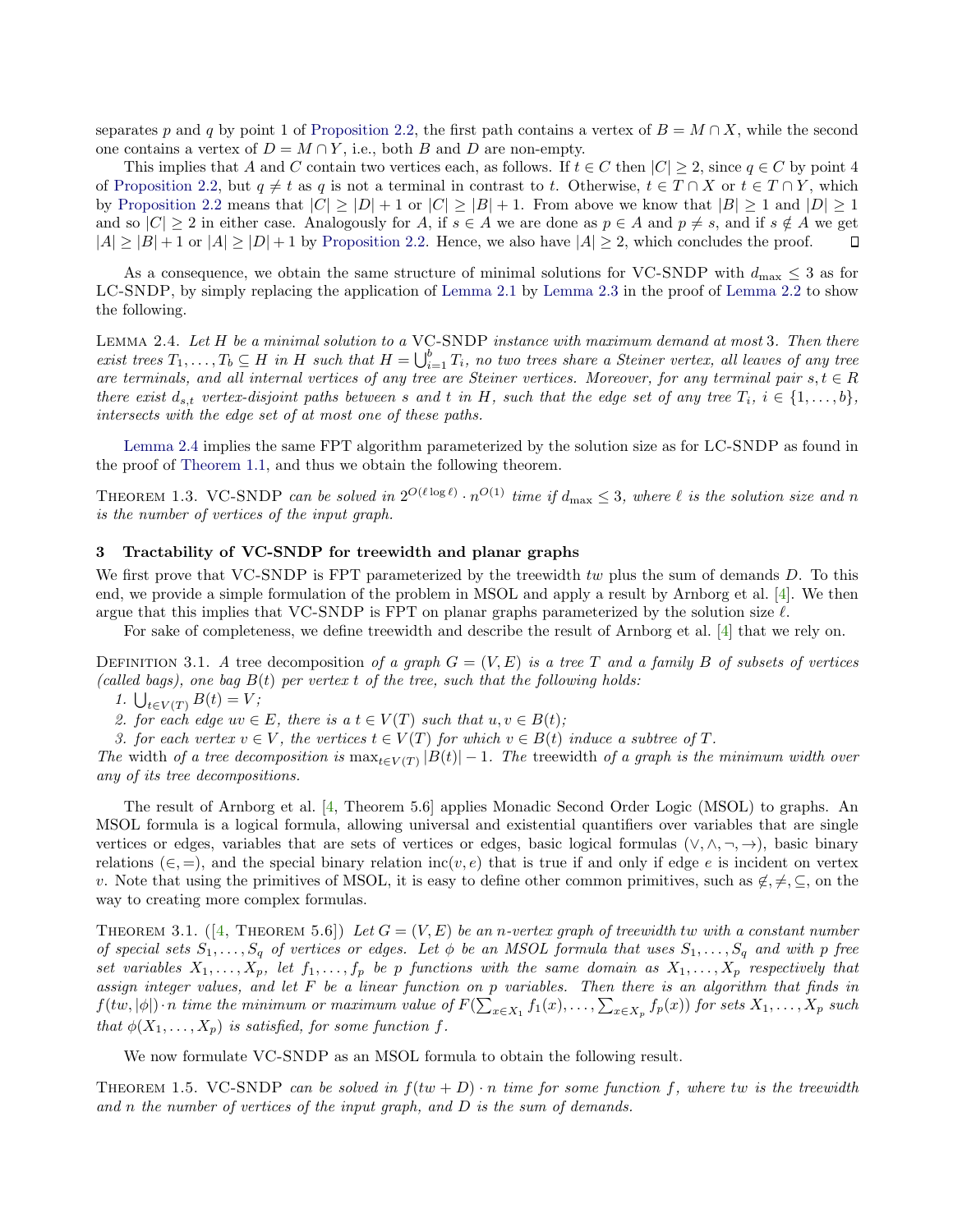*Proof.* In this proof, we only consider terminal pairs  $s, t \in R$  for which  $d_{s,t} > 0$  (often implicitly). Let z be the number of terminal pairs  $s, t \in R$  for which  $d_{s,t} > 0$ , so  $z \leq {k \choose 2}$ . Order the pairs of distinct terminals of R arbitrarily. Use  $S_1, \ldots, S_z$  to denote the sets of terminal pairs, that is,  $S_i = \{s_i, t_i\}$  where  $s_i, t_i$  is the *i*-th terminal pair (with  $d_{s_i,t_i} > 0$ ). We define the following primitive to describe that, given a set of vertices  $V_P$  and a set of edges X, is true if and only if there exists a path between the terminal pair  $s_i, t_i$  on the vertices of  $V_P$ that uses a subset of  $X$ .

$$
\text{path}_i(V_P, X) = S_i \subseteq V_P \land \forall Z \subseteq V_P \Big( \big(\exists u \in S_i : u \in Z \land \exists v \in S_i : v \notin Z\big) \to
$$

$$
\big(\exists e \in X \exists u, v \in V_P : \text{inc}(u, e) \land \text{inc}(v, e) \land u \in Z \land v \notin Z\big)\Big).
$$

Note that this formula ensures that  $s, t \in V_P$  and that for any partition of  $V_P$  that separates  $s_i$  and  $t_i$ , there is an edge of X crossing the partition. Hence, the subgraph  $(V_P, X \cap (V_P \times V_P))$  contains an  $s_i$ -t<sub>i</sub> path as required (by Menger's theorem [\[24\]](#page-18-16)).

We also define a primitive disjoint,  $(V_1, \ldots, V_j)$ , which is true if and only if the input sets  $V_1, \ldots, V_j$  are pairwise disjoint except that all sets contain  $S_i$  as a subset. We omit the straightforward definition.

We can then use these primitives for the following function:

$$
\phi(X) = X \subseteq E \land \forall i \in \{1, ..., z\} \exists V_1, ..., V_{d_{s_i, t_i}} \subseteq V :
$$
  
(disjoint<sub>i</sub>(V<sub>1</sub>, ..., V<sub>d\_{s\_i, t\_i</sub>))  $\land \forall j \in \{1, ..., d_{s_i, t_i}\} : \text{path}_i(V_j, X)).$ 

Here we are using  $\forall i \in \{1, ..., z\} : \phi_i$  as a shortcut for  $\phi_1 \wedge \cdots \wedge \phi_z$ . Each  $\phi_i$  must be explicitly written out, because the demands  $d_{s_i,t_i}$  are not an input to the formula or the graph structure. This is also the reason why we need the sets  $S_i$ . Therefore, the length of  $\phi(X)$  depends only on  $D = \sum_{i=1}^{z} d_{s_i,t_i}$ .

Assume now that a tree decomposition is known; otherwise, compute one using Bodlaender's algorithm [\[9\]](#page-17-10). Then, apply the minimization version of [Theorem 3.1](#page-9-2) on  $\phi$  with  $f_1$  being the edge cost function, F the identity function, and  $S_1, \ldots, S_z$  being the special sets. The theorem follows.  $\Box$ 

We now show that our result extends to graphs of bounded local treewidth for parameter solution size. A graph has bounded local treewidth if there is a function  $g$  such that the treewidth of any subgraph induced by the vertices within (shortest path) distance r of any vertex is at most  $g(r)$ . Alber et al. [\[2\]](#page-17-11) showed that planar graphs have bounded local treewidth for a linear function g. Eppstein  $[29]$  proved that the graphs of bounded local treewidth are exactly the apex-minor-free graphs (graphs that exclude a fixed apex graph as a minor) and Demaine and Hajiaghayi  $[23]$  showed that the function g is linear here as well.

Theorem 1.4. VC-SNDP on graphs of locally bounded treewidth (e.g., planar and apex-minor-free graphs) can be solved in  $f(\ell) \cdot n$  time for some function f, where  $\ell$  is the solution size and n is the number of vertices of the input graph.

*Proof.* Observe that all edges of any solution must be within (shortest path) distance at most  $\ell$  of some terminal. Hence, we may restrict the graph to all vertices and edges within distance  $\ell$  of any terminal and remove all others. The resulting graph has diameter  $\ell \cdot k \leq \ell^2$  and thus has treewidth bounded as a function of  $\ell$ . The result then follows from [Theorem 1.5,](#page-3-2) as  $D \leq 2\ell$ .  $\Box$ 

#### <span id="page-10-0"></span>4 Hardness of VC-SNDP

In this section we prove [Theorem 1.2,](#page-2-0) i.e., that uniform single-source VC-SNDP with  $k = 3$  terminals is W[1]hard parameterized by the solution size  $\ell$ . We give a reduction from the GRID TILING problem, where the input consists of integers K, n and a collection of  $K^2$  non-empty sets  $S_{i,j} \subseteq [n] \times [n]$  of integer pairs for  $i, j \in [K]$ . We think of such an instance as a  $K \times K$  grid, where each grid cell contains a set of integer pairs. The goal is to find one ordered pair  $s_{i,j} \in S_{i,j}$  for every  $i, j \in [K]$ , such that if  $(i, j)$  and  $(i', j')$  are adjacent in the first or the second coordinate, then  $s_{i,j}$  and  $s_{i',j'}$  agree in the first or the second coordinate, respectively. More formally,

- if  $s_{i,j} = (a, b)$  and  $s_{i+1,j} = (a', b')$  then  $a = a'$ , and
- if  $s_{i,j} = (a, b)$  and  $s_{i,j+1} = (a', b')$  then  $b = b'$ .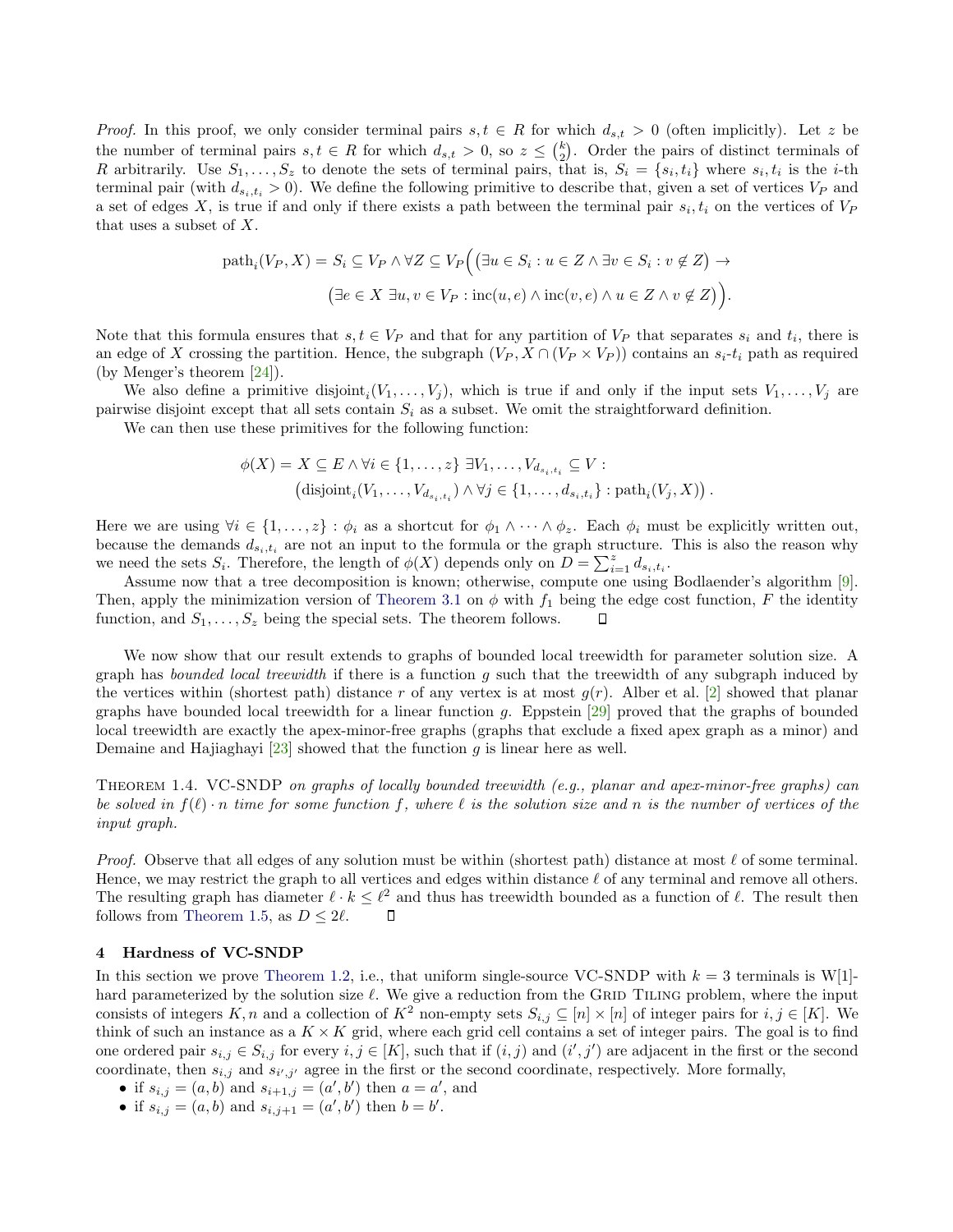<span id="page-11-0"></span>

Figure 3: Graph  $G' = (V', E')$  with source s and sinks  $t_1, t_2$ . The annotated cells depict some edge connections inside and across the cells.

If such pairs exist, the instance is a YES-instance, and otherwise it is a NO-instance (i.e., this is a decision problem). GRID TILING is known to be W[1]-hard when parameterized by  $K$  [\[51\]](#page-19-21).

In the following we first give a polynomial time construction of a VC-SNDP instance given a GRID TILING instance, followed by the proof of correctness of our reduction.

<span id="page-11-1"></span>4.1 Construction. Given an instance for GRID TILING we first create a graph  $G = (V, E)$  with  $V =$  $\bigcup_{i,j\in[K]}V_{i,j}$  and  $E = \bigcup_{i,j\in[K]}E_{i,j}$  as follows. For each pair  $(a,b)\in S_{i,j}$ , add two new vertices  $v_{(a,b)},v_{(a,b)}^*$ to  $V_{i,j}$  and put an edge between them, i.e.,  $\{v_{(a,b)}, v_{(a,b)}^*\} \in E_{i,j}$ . For  $i, j \in [K]$ , we call the graph  $(V_{i,j}, E_{i,j})$  a cell  $c_{i,j}$  of G, and we use the notation  $V_{i,j}^* = \bigcup_{(a,b)\in S_{i,j}} \{v_{(a,b)}^*\}.$  Note that each cell  $c_{i,j}$  is simply a perfect matching between  $V_{i,j}^*$  and  $V_{i,j} \setminus V_{i,j}^*$ . We also put edges across these cells if they are adjacent, i.e., we add an edge between  $v_{(a,b)}^* \in V_{i,j}^*$  and  $v_{(a',b')} \in V_{i',j'} \setminus V_{i',j'}^*$  whenever  $|i'-i|+|j'-j|=1$ ,  $i' \geq i$ ,  $j' \geq j$ , and if  $i=i'$  then  $a=a'$ , or if  $j = j'$  then  $b = b'$  (cf. [Fig. 3\)](#page-11-0).

Next we do the following set of modifications to the graph  $G$ :

- 1. Create 4 new sets of vertices  $V_{(l)}, V_{(r)}, V_{(t)}, V_{(b)}$  each of size K where  $v_{xi}$  belongs to  $V_{(x)}$  for  $x \in \{l, t, r, b\}$ and  $i \in [K]$ .
- 2. For  $i, j \in [K]$ , add all possible edges between  $v_{li}$  and  $V_{i,1} \setminus V_{i,1}^*$ , and all possible edges between  $v_{tj}$  and  $V_{1,j} \setminus V_{1,j}^*$ . Similarly, add all possible edges between  $v_{ri}$  and  $V_{i,K}^*$ , and also between  $v_{bj}$  and  $V_{K,j}^*$ .
- 3. Add 3 new vertices  $R = \{s, t_1, t_2\}$ , which form the terminal set.
- 4. Connect  $t_1$  to all the vertices in  $V_{(t)} \cup V_{(r)}$  and connect  $t_2$  to  $V_{(l)} \cup V_{(b)}$ .
- 5. Connect s to all the vertices in  $V_{(t)}$  and  $V_{(l)}$ .
- 6. Add an edge each between s and  $t_1$ , between s and  $t_2$ , and also between  $t_1$  and  $t_2$ .

Let  $G' = (V', E')$  be the resulting graph with  $V' = V \cup R \cup V_{(l)} \cup V_{(r)} \cup V_{(t)} \cup V_{(b)}$ . The target VC-SNDP instance contains G', where the terminals are  $R = \{s, t_1, t_2\}$  and the demands between the source s and the sinks  $t_1, t_2$  are  $d_{s,t_1} = d_{s,t_2} = 2K + 2$ . Note that this is a uniform single-source instance with root s. All the edges  $e \in E'$  are undirected and of unit cost, i.e.,  $\text{cost}(e) = 1$ . This completes the description of our construction. It is easy to see that it can be done in polynomial time.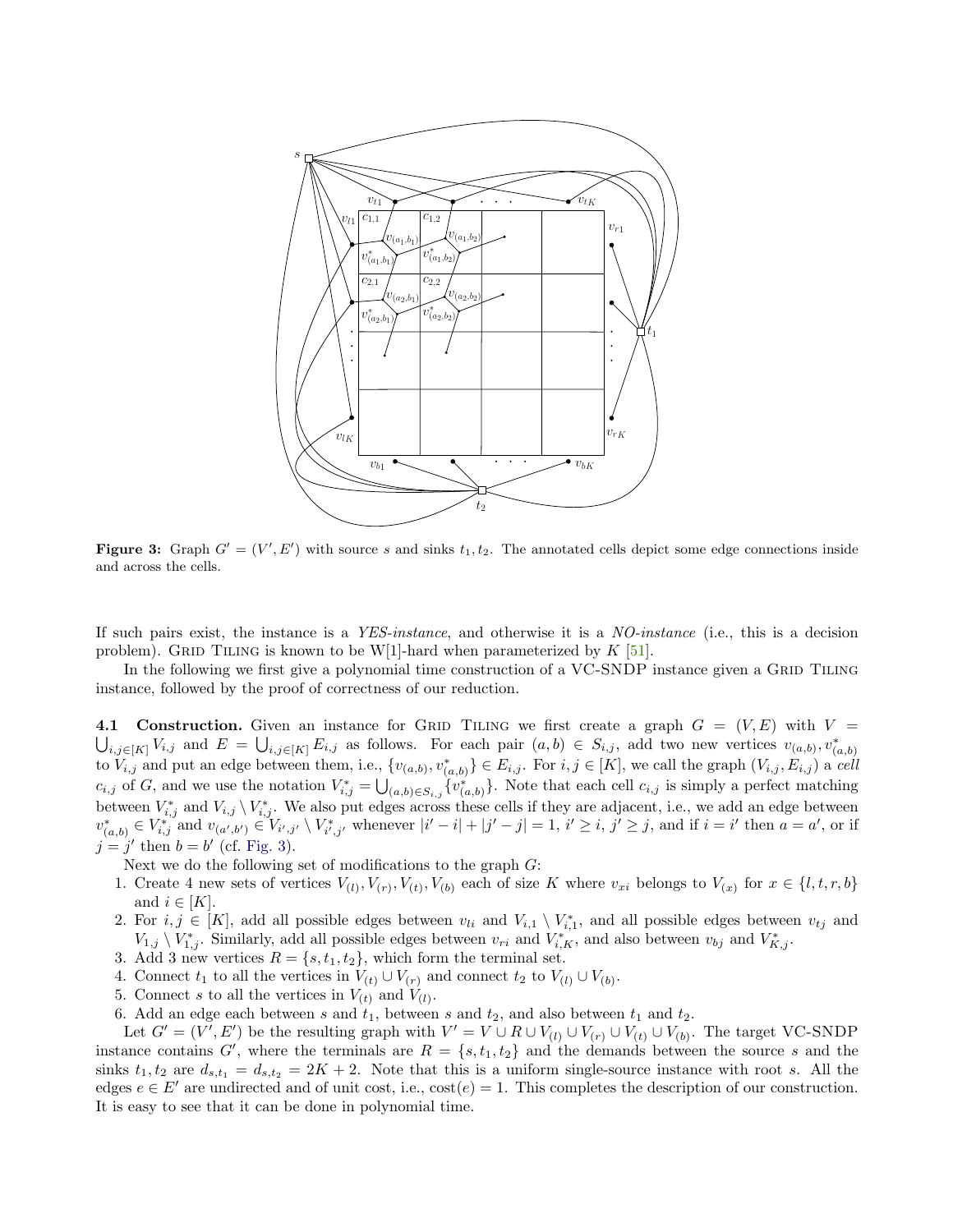4.2 Correctness. To prove the correctness of our reduction we show that the VC-SNDP instance has a solution  $H \subseteq G'$  of cost at most  $3K^2 + 8K + 3$  if and only if the given GRID TILING instance is a YES-instance.

Before moving on to establish the correctness, we first define the following notions. Call the vertices  $V_{(x)}$  for  $x \in \{l, t, r, b\}$  as boundary vertices. Any path connecting a vertex from  $V_{(l)}$  with a vertex from  $V_{(r)}$  is called a *horizontal path*, and a path connecting  $V_{(t)}$  with  $V_{(b)}$  is a vertical path. Call the subgraph induced by vertices in  $\bigcup_{j\in[K]}V_{i,j}$  the *horizontal layer i* and the subgraph induced by vertices in  $\bigcup_{i\in[K]}V_{i,j}$  the *vertical layer j*. Note that horizontal paths do not necessarily lie in a horizontal layer, and also vertical paths are not bound to any vertical layer. We call the edges corresponding to pairs in  $S_{i,j}$  (i.e., edges of all  $E_{i,j}$ ) the *cell edges* and edges going across cells between adjacent layers the *connector edges*. Note that the horizontal layer  $i$  and the vertical layer j only intersect in the cell edges of  $c_{i,j}$ . Any connector edge is only contained in either a horizontal or a vertical layer, and we correspondingly refer to the former connector edges as horizontal and the latter as vertical.

We are now ready to prove the easy part of the reduction, which is captured in the following lemma.

<span id="page-12-0"></span>LEMMA 4.1. If the VC-SNDP instance is constructed for a YES-instances of GRID TILING, then there is solution  $H \subseteq G'$  with  $\text{cost}(H) = 3K^2 + 8K + 3$ .

*Proof.* Since the given GRID TILING instance is a YES-instance, for each  $i, j \in [K]$ , we have a pair  $s_{i,j} \in S_{i,j}$  such that if  $(i, j)$  and  $(i', j')$  are adjacent in the first or the second coordinate, then  $s_{i,j} = (a, b)$  and  $s_{i',j'} = (a', b')$ agree in the first or the second coordinate, respectively. In our VC-SNDP instance each pair  $s_{i,j}$  corresponds to a unique cell edge  $\{v_{(a,b)}, v_{(a,b)}^*\}$  in the cell  $c_{i,j}$ . Furthermore, by construction, in each horizontal (resp., vertical) layer these cell edges of two adjacent cells are joined via a connector edge, due to the agreement of the corresponding pairs on the first (resp., second) coordinate.

We construct a solution H for the VC-SNDP instance as follows. For each  $i \in [K]$ , we have a horizontal path connecting  $v_{li}$  to  $v_{ri}$  strictly through the horizontal layer i, alternately using cell edges and horizontal connector edges. Similarly, for each  $j \in [K]$ , we have a path connecting  $v_{tj}$  to  $v_{bj}$  through the vertical layer j, alternately using cell edges and vertical connector edges. Note that we can find such paths so that a single cell edge is used in each cell  $c_{i,j}$ , which is shared by the *i*-th horizontal and the *j*-th vertical path. Altogether these amount to  $K^2$ cell edges,  $2K(K-1)$  connector edges joining them inside the grid, and an additional 4K edges connecting the boundary vertices to the outermost cell edges of the grid. To complete the solution we further add the 3 direct edges between the terminals, and also all the 6K edges between the terminals and the boundary vertices. As all edges have unit cost, the cost of this solution is exactly  $K^2 + 2K(K-1) + 4K + 3 + 6K = 3K^2 + 8K + 3$ .

For correctness, we have K horizontal paths, one in each horizontal layer  $i$  (and hence, pairwise vertexdisjoint), which must exist due to the agreement of some K pairs  $s_{i,j}$  (one corresponding to each cell  $c_{i,j}$ ) on their first coordinate in each row in the GRID TILING instance. Similarly, there are  $K$  vertex-disjoint vertical paths, one in each vertical layer  $j$ , due to the agreement on the second coordinate in each column in the GRID TILING instance. This means that there are K vertex-disjoint paths from s to  $t_1$  via  $V_{(l)}$  and  $V_{(r)}$  in H, and also K vertex-disjoint paths from s to  $t_2$  via  $V_{(t)}$  and  $V_{(b)}$ . In addition, there are K vertex-disjoint paths from s to  $t_1$ , each of length two, via  $V_{(t)}$  that are vertex-disjoint from the former paths, and also K vertex-disjoint paths from s to  $t_2$ , each of length two, via  $V_{(l)}$  disjoint from the former. Hence, there are a total of  $d_{s,t_1} = 2K + 2$ vertex-disjoint paths between s and  $t_1$ , after adding the path of length two via  $t_2$  and the path of length one from s to  $t_1$ . Similarly there are also  $d_{s,t_2} = 2K + 2$  vertex-disjoint paths between s and  $t_2$ . П

In the rest of this section, we prove the other direction of the reduction, as follows. First in [Lemma 4.2](#page-13-0) we identify some basic structure of any solution of cost  $3K^2 + 8K + 3$  to the VC-SNDP instance. Next, we argue that the proposed solution in [Lemma 4.1](#page-12-0) is the only way to achieve the demands with this cost. In particular, in [Lemma 4.3](#page-14-1) we prove that any other way of connecting the terminals to meet the demands must incur a total cost of more than  $3K^2 + 8K + 3$ . Note that the solution size is  $\ell = \text{cost}(H)$  for any solution H, since all edges have unit cost. Hence, the parameter  $\ell$  is bounded by  $O(K^2)$  and after establishing the above mentioned lemmas we obtain the following.

THEOREM 1.2. Uniform single-source VC-SNDP is W[1]-hard parameterized by the solution size  $\ell$ , even if the number of terminals is  $k = 3$ .

We start with two easy claims about the structural properties of the instance and the solution. In the following, we consider the sets  $V_{(l)}, V_{(t)}$  as vertical and horizontal layer 0, respectively, and the sets  $V_{(r)}, V_{(b)}$  as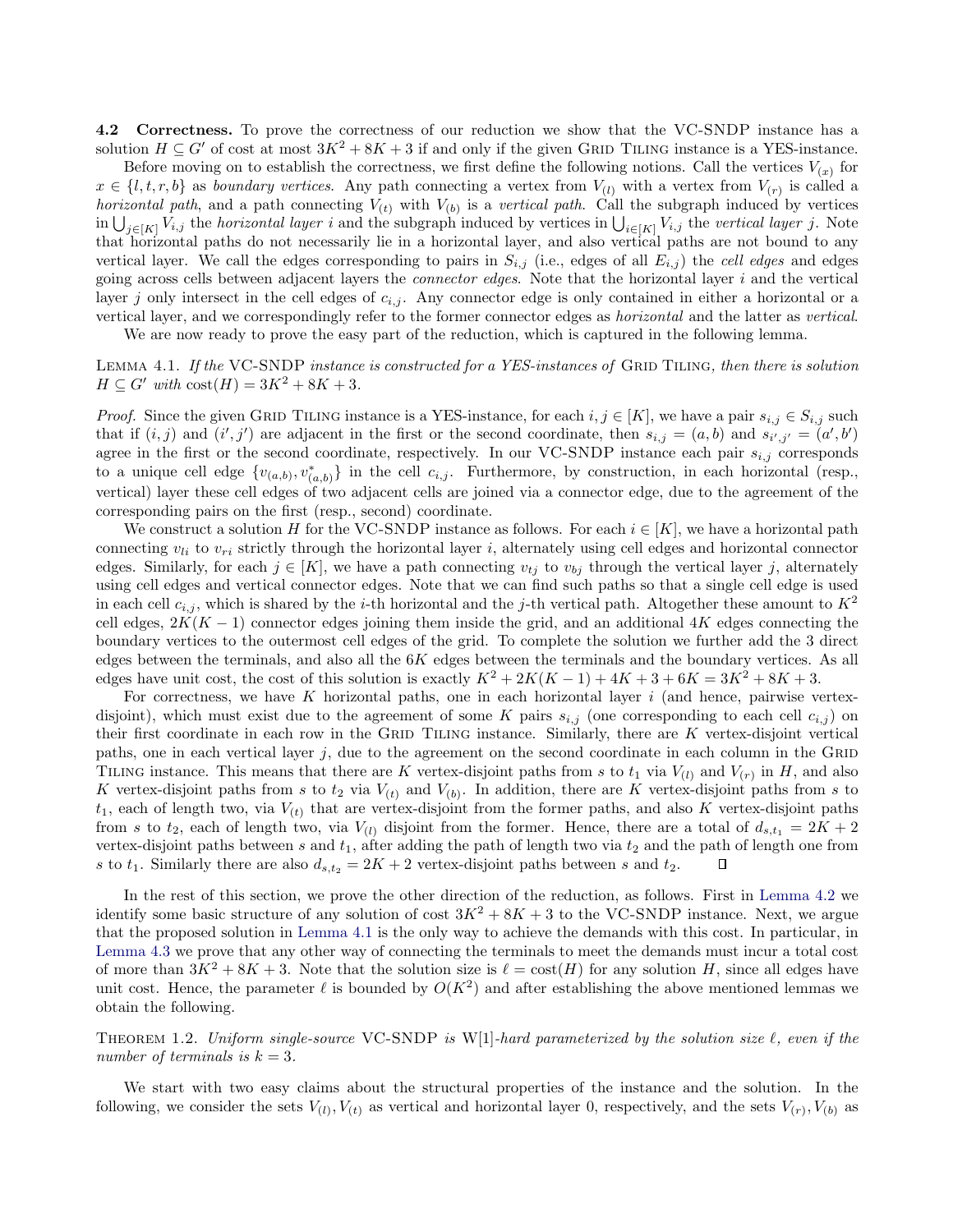vertical and horizontal layer  $K + 1$ , respectively. This also means that the edges between layers 0 and 1, and between layers  $K$  and  $K + 1$ , are considered connector edges.

<span id="page-13-2"></span>CLAIM 4.1. Inside any cell  $c_{i,j}$  where  $i, j \in [K]$ , vertices adjacent to horizontal layer  $i-1$  and vertical layer  $j-1$ are disjoint from the set of vertices adjacent to horizontal layer  $i + 1$  and vertical layer  $j + 1$ . The former set of vertices is exactly  $V_{i,j} \setminus V_{i,j}^*$ , while the latter is exactly  $V_{i,j}^*$ , and they are only connected via the cell edges of  $c_{i,j}$ .

Proof. Follows directly from the construction of the VC-SNDP instance in [Section 4.1.](#page-11-1) О

<span id="page-13-1"></span>CLAIM 4.2. Any solution to the VC-SNDP instance contains all edges incident to the terminal vertices  $s, t_1, t_2$ . Moreover, in every solution there are K vertex-disjoint horizontal paths  $P_1, \ldots, P_K$  that do not go via  $t_2$  or  $V_{(t)}$ , and K vertex-disjoint vertical paths  $Q_1, \ldots, Q_K$  that do not go via  $t_1$  or  $V_{(l)}$ .

*Proof.* Note that the degrees of the terminals are all equal to the demand  $2K + 2$ . Hence, we need to add all edges incident to the terminals to any solution. Considering the terminal pair  $s, t<sub>1</sub>$ , the edges incident to the terminals already include  $K + 2$  paths: the K paths of length two via the vertices in  $V_{(t)}$ , the path of length two via  $t_2$ , and the edge between s and  $t_1$ . The only remaining paths between s and  $t_1$  must use the boundary vertices  $V_{(l)}$ and  $V_{(r)}$  and are thus the vertex-disjoint horizontal paths  $P_1, \ldots, P_K$ . As these are vertex-disjoint from the  $K + 2$ paths implied by edges incident to the terminals, they cannot use  $t_2$  or  $V_{(t)}$ . The argument for the vertex-disjoint vertical paths  $Q_1, \ldots, Q_K$  is analogous. □

In the following lemmas we heavily exploit the grid structure of the graph  $G'$  in order to control the routes of the horizontal and vertical paths given by [Claim 4.2.](#page-13-1) This is crucial in our reduction for undirected graphs, as alluded to in [Section 1.1.](#page-3-0) In the following, let  $P_1, \ldots, P_K$  and  $Q_1, \ldots, Q_K$  denote the paths given by [Claim 4.2](#page-13-1) for any solution.

<span id="page-13-0"></span>LEMMA 4.2. Any solution to the VC-SNDP instance has cost at least  $3K^2 + 8K + 3$ . If the solution has cost exactly  $3K^2 + 8K + 3$ , then (1) every horizontal (vertical) layer  $j \in \{1, ..., K\}$  contains exactly K edges, each part of a vertical path  $Q_1, \ldots, Q_K$  (horizontal path  $P_1, \ldots, P_K$ ), and (2) between adjacent horizontal (vertical) layers  $j \in \{0, ..., K\}$  and  $j + 1$  there are exactly K edges, each part of a vertical path  $Q_1, ..., Q_K$  (horizontal path  $P_1, \ldots, P_K$ ).

*Proof.* By [Claim 4.2,](#page-13-1) a horizontal path of  $P_1, \ldots, P_K$  does not contain  $t_2$  or any vertex from  $V_{(t)}$ . Furthermore, if the path contains a vertex from  $V_{(b)}$ , it must go out of and come back into the same cell  $c_{K,j}$  only via vertices of  $V_{K,j}^*$  by [Claim 4.1,](#page-13-2) since each vertex of  $V_{(b)}$  is only adjacent to a single cell of the grid. Hence, to connect the vertices  $V_{(l)}$  to  $V_{(r)}$ , the horizontal paths  $P_1, \ldots, P_K$  must traverse through all the vertical layers  $1, 2, \ldots, K$  of the grid, and analogously the vertical paths  $Q_1, \ldots, Q_K$  must traverse through all horizontal layers of the grid.

From [Claim 4.1](#page-13-2) we know that vertices from any layer j can be adjacent only to the layers j – 1 and j + 1 via connector edges. A horizontal path, to traverse across a vertical layer  $j \in [K]$ , must use one connector edge between vertical layer  $j - 1$  and j to reach a vertex in layer j. Once it reaches the layer j, due to [Claim 4.1,](#page-13-2) eventually it must use a cell edge in layer j to arrive at a connector edge to layer  $j + 1$ . Observe that this holds even when the path possibly goes out of the grid at layer j (via  $V_{(b)}$ ), again from [Claim 4.1,](#page-13-2) as the neighbours of a vertex  $v_{bi}$  are attached to the connector edges to layer j – 1 only via the cell edges in layer j. So, as the K horizontal paths  $P_1, \ldots, P_K$  of the solution are pairwise vertex-disjoint, after reaching layer j, together they must use at least K distinct cell edges and K distinct connector edges to reach layer  $j + 1$ . Similarly, this holds for the K pairwise vertex-disjoint vertical paths  $Q_1, \ldots, Q_K$  to traverse from any horizontal layer i to  $i + 1$ .

Now, starting from a vertex in  $V_{(l)}$ , to reach a vertex in  $V_{(r)}$  each horizontal path must cross all the K vertical layers through the grid and uses at least K cell edges,  $K - 1$  horizontal connector edges inside the grid, and 2 connector edges to  $V_{(l)}$  and  $V_{(r)}$  (layers 0 and  $K + 1$ ). A similar argument applies to the vertical paths as well to move across K horizontal layers. So the K vertex-disjoint horizontal paths  $P_1, \ldots, P_K$  together must use at least  $K \cdot K = K^2$  cell edges and  $K \cdot (K + 1)$  horizontal connector edges in total, to traverse across the  $K+2$  vertical layers (including layers 0 and  $K+1$ ). The K vertical paths  $Q_1, \ldots, Q_K$  must use an additional at least  $K(K + 1)$  vertical connector edges, though the cell edges used by the horizontal paths can be shared by the vertical paths. By [Claim 4.2](#page-13-1) any solution uses all  $6K + 3$  edges incident to the terminals. As none of the cell and connector edges are incident to the terminals, in total this amounts to a solution cost of at least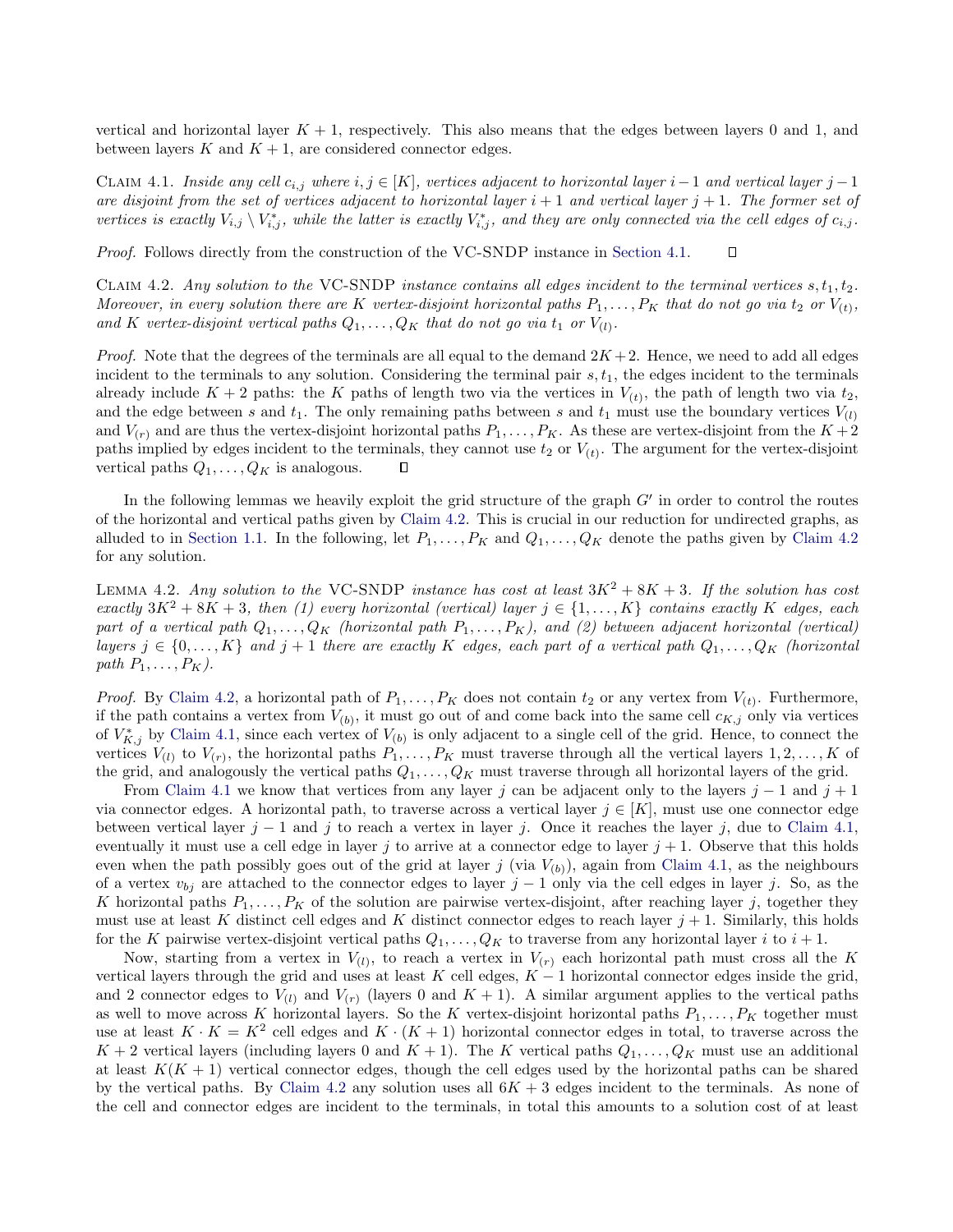$K^2 + 2K(K+1) + 6K + 3 = 3K^2 + 8K + 3$ , which proves the first part of the lemma. It also proves points (1) and (2), since in a solution of exactly this cost we cannot afford any more edges than those that we argued are always present. П

Finally, we show that in a solution of cost  $3K^2 + 8K + 3$ , the K horizontal (resp., vertical) paths through the grid must join the corresponding pairs from  $V_{(l)}$  and  $V_{(r)}$  (resp.,  $V_{(t)}$  and  $V_{(b)}$ ) through distinct layers: although it might seem possible to route these paths in other ways, e.g., a horizontal path connecting  $v_{li}$  and  $v_{ri'}$  for  $i \neq i'$ , we show that such a solution must use some extra cell edges or connector edges and have a total cost of more than  $3K^2 + 8K + 3$ .

<span id="page-14-1"></span>LEMMA 4.3. For a solution of cost  $3K^2 + 8K + 3$  to the VC-SNDP instance and any  $i \in [K]$ , w.l.o.g., the horizontal path  $P_i$  (vertical path  $Q_i$ ) connects  $v_{li}$  and  $v_{ri}$  ( $v_{ti}$  and  $v_{bi}$ ) using only vertices of the horizontal layer i (vertical layer i).

*Proof.* Since the horizontal paths  $P_1, \ldots, P_K$  are vertex disjoint, for any  $i \in [K]$ , w.l.o.g., each path  $P_i$  starts in vertex  $v_{li}$  and ends in a unique vertex of  $V_{(r)}$  (potentially not  $v_{ri}$ ). In particular, a path  $P_i$  does not contain any other vertices from  $V_{(l)}$  and  $V_{(r)}$ . By [Claim 4.2,](#page-13-1)  $P_i$  also does not contain any vertex from  $V_{(t)}$ , nor the terminal  $t_2$ . This means that the internal vertices of  $P_i$  are all inside the grid or from  $V_{(b)}$ . Now assume that in some vertical layer j the path  $P_i$  moves *downwards* from some horizontal layer  $i' \in [K]$  to horizontal layer  $i' + 1$ . If  $i' \leq K - 1$ so that horizontal layer  $i' + 1$  is not the set  $V_{(b)}$ , then due to [Claim 4.1,](#page-13-2) the path  $P_i$  can only arrive at a vertex from  $V_{i'+1,j} \setminus V_{i'+1,j}^*$  of cell  $c_{i'+1,j}$  from a vertex of  $V_{i',j}^*$  in cell  $c_{i',j}$ , and can then only use a cell edge of  $c_{i'+1,j}$ , a horizontal connector edge to reach vertical layer  $j-1$ , or a vertical connector edge to go back up to  $c_{i',j}$ . In case  $i' = K$ , the path reaches vertex  $v_{bj} \in V_{(b)}$  from a vertex of  $V^*_{i',j}$  of cell  $c_{i',j}$ , and by [Claim 4.1](#page-13-2) it can only use a vertical connector edge to go back up to another vertex of  $V_{i',j}^*$  of  $c_{i',j}$ .

Note that by [Claim 4.1,](#page-13-2) to reach a vertex of  $V_{i',j}^*$  from  $v_{il}$  before moving downwards, in some horizontal layer the path  $P_i$  needs to use a connector edge between vertical layers  $j-1$  and j, and it needs to use a cell edge of vertical layer j. Thus in the first case when  $i' \leq K - 1$  and  $P_i$  uses a cell edge of  $c_{i'+1,j}$ , this path uses two cell edges of vertical layer j. However, this contradicts property (1) of [Lemma 4.2.](#page-13-0) In the second case, when  $P_i$  uses a horizontal connector edge to reach vertical layer  $j - 1$  after moving downwards, it uses two connector edges between vertical layers  $j-1$  and j, which however contradicts property (2) of [Lemma 4.2.](#page-13-0) The remaining case is when  $i' \leq K$  and  $P_i$  uses a vertical connector edge to go back up to  $c_{i',j}$ . This implies that between horizontal layers  $i'$  and  $i' + 1$  the solution contains two vertical connector edges, which are incident to the same vertex of horizontal layer  $i' + 1$ . From property (2) of [Lemma 4.2,](#page-13-0) these two edges must be used by two distinct vertical paths of  $Q_1, \ldots, Q_K$ , which however contradicts the fact that these paths are vertex disjoint.

Hence,  $P_i$  cannot move downwards into a different horizontal layer. Using this observation, note that the horizontal paths induce a permutation p on  $\{1, 2, ..., K\}$ , where for  $i, j \in [K]$  we have  $p(i) = j$  if a path starting at the vertex  $v_{li}$  on the left ends up at the vertex  $v_{rj}$  on the right. If p is not the identity function, then there must be indices  $i < j$  such that  $p(i) = j$ . But this also means that the corresponding horizontal path moves down at some point to reach the layer  $j$ , which is a contradiction. Now that we know that every horizontal path starts and ends in the same layers, suppose there is a path that does not stick to its layer in between and takes a detour through some other layers. However, the path has to go downwards from a layer (not necessarily the one it started in) at some point, which again is a contradiction.

Through an analogous argument we can first argue that a vertical path from  $Q_1, \ldots, Q_K$  cannot move rightwards, and similarly if any path goes out of the corresponding vertical layer at any point we arrive at a contradiction as before.  $\Box$ 

In conclusion, any solution of cost  $3K^2 + 8K + 3$  to the VC-SNDP instance implies a solution to the GRID Tiling instance: by [Lemmas 4.2](#page-13-0) and [4.3,](#page-14-1) each cell contains exactly one cell edge of the solution, which encodes an integer pair  $(a, b)$  of the GRID TILING instance. Since the solution connects these cell edges by connector edges, the coordinates of the integer pairs agree accordingly. Thus together with [Lemma 4.1](#page-12-0) and the W[1]-hardness of the GRID TILING problem we obtain [Theorem 1.2.](#page-2-0)

#### <span id="page-14-0"></span>5 Hardness of 2-DST

In this section we consider arguably one of the simplest versions of SNDP in directed graphs: the 2-CONNECTED DIRECTED STEINER TREE (2-DST) problem. We are given a directed graph  $G = (V, E)$  with edge-costs cost(e)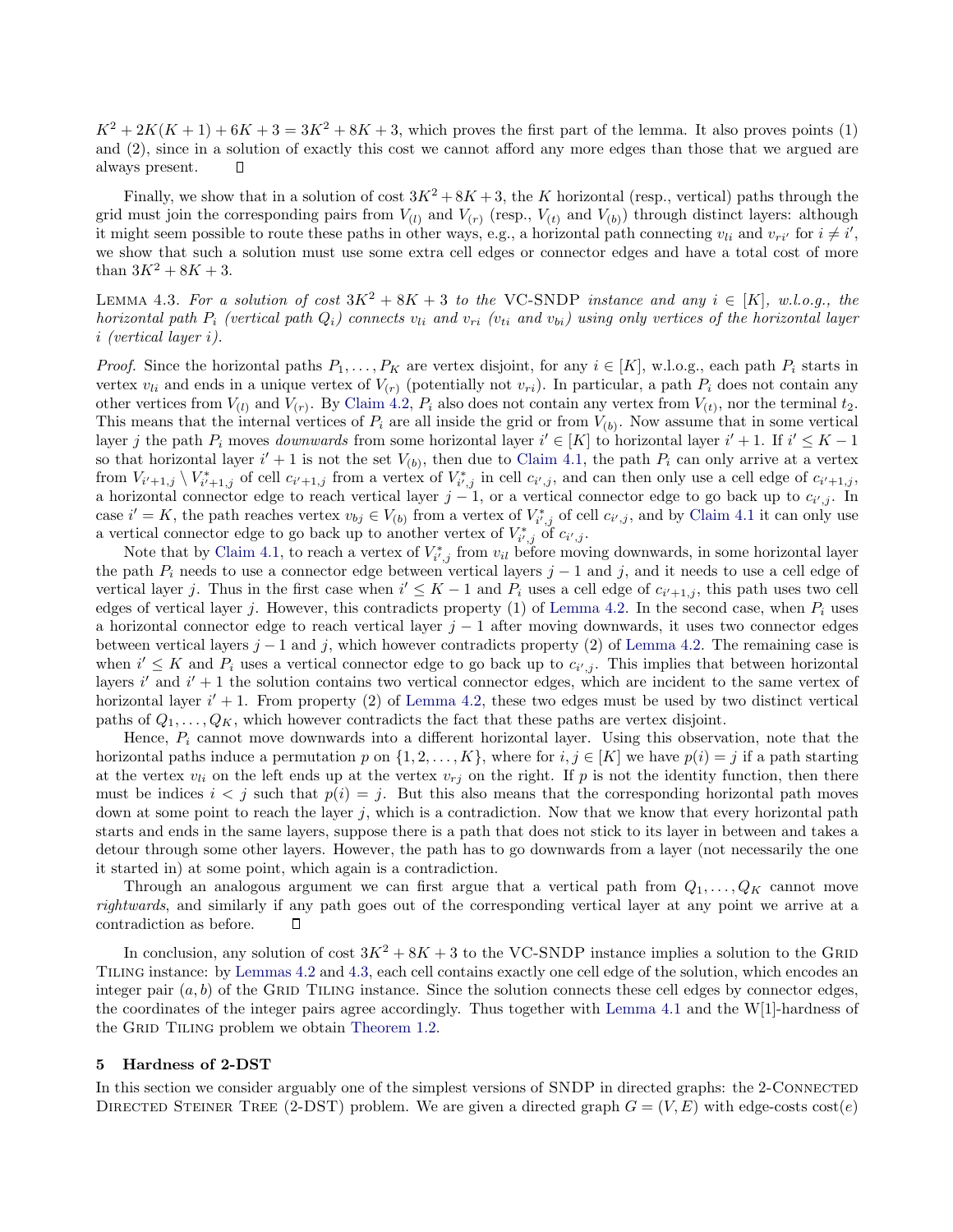<span id="page-15-0"></span>

Figure 4: Graph G' with some edge connections shown for the root r and the terminals  $t_{ij}$  and  $t_{ji}$ . The thicker edges denote the edges of cost 1 in the graph and the rest of the edges are of cost 0.

for  $e \in E$ , and a set of k terminals  $R \subseteq V$  with root  $r \in R$ . The goal is to compute a subgraph H of G with minimum cost, that has at least 2 edge-disjoint paths from r to each  $t \in R \setminus \{r\}$ . The 2-DST problem is a natural generalization of the classical DIRECTED STEINER TREE (DST) problem, where only one  $r \to t$  path is required to exist for each  $t \in R \setminus \{r\}$ . While DST is know to be FPT [\[26\]](#page-18-4) for parameter k, for the 2-DST problem we show the following:

THEOREM 1.6. The 2-DST problem is W[1]-hard parameterized by the solution size  $\ell$ .

We show a reduction from the MULTICOLOURED CLIQUE problem to the 2-DST problem. The input of MULTICOLOURED CLIQUE consists of an undirected graph G, an integer K, and a partition  $(V_1, \ldots, V_K)$  of the vertices of G. The goal is to decide if there is a K-clique containing exactly one vertex from each set  $V_i$ . If such a clique exists the instance is a YES-instance and otherwise a NO-instance (i.e., it is a decision problem). MULTICOLOURED CLIQUE is W[1]-hard when parameterized by  $K$  [\[32\]](#page-18-19).

5.1 Construction. Let  $(G, K, (V_1, \ldots, V_K))$  be an *n*-vertex instance of MULTICOLOURED CLIQUE. For  $i, j \in [K]$  where  $i < j$ , let  $E_{ij}$  be the set of (undirected) edges between  $V_i$  and  $V_j$ . For any directed edge  $(u, v)$  we call u the tail and v the head. We construct an instance  $G'$  of 2-DST from it as follows (cf. [Fig. 4\)](#page-15-0):

- 1. For each  $i \in [K]$ , create a directed edge set  $E'_i$  with a distinct edge  $e_v$  for each  $v \in V_i$ .
- 2. For  $i, j \in [K]$  where  $i < j$ , create a directed edge set  $E'_{ij}$  with an edge  $e_{uv}$  for each (undirected) edge  $\{u, v\} \in E_{ij}$ .
- 3. For  $i, j \in [K]$  where  $i < j$  and each edge  $\{u, v\} \in E_{i,j}$ , add two directed edges  $f_{uv}^u$  and  $f_{uv}^v$  from the heads of  $e_u \in E'_i$  and  $e_v \in E'_j$ , respectively, to the tail of  $e_{uv} \in E'_{ij}$ .
- 4. For  $i, j \in [K]$  where  $i < j$ , create two vertices  $t_{ij}$  and  $t_{ji}$ , and put directed edges from all tails of edges in  $E'_{ij}$  to both  $t_{ij}$  and  $t_{ji}$ .
- 5. Add K new vertices  $v_1, \ldots, v_K$  and for each  $i \in [K]$ , add a directed edge from  $v_i$  to all tails of edges in  $E'_i$ and also add an edge to  $t_{ij}$  for each  $j \in [K]$ .
- 6. Add a vertex r and put edges from r to the vertices  $v_1, \ldots, v_K$ .
- 7. The edges in  $E'_i$  and  $E'_{ij}$  are of cost 1, and all other edges are of cost 0.

This completes the construction of the target 2-DST instance  $G'$  where r is the root vertex and the terminal set is  $R = \{r, t_{ij} \mid i \neq j\}$ . It is easy to see that the above construction can be done in polynomial time.

<span id="page-15-1"></span>5.2 Correctness. To show the correctness of the reduction, we argue that the 2-DST instance has a solution  $H$ with  $cost(H) \leq K + {K \choose 2}$  if and only if the given MULTICOLOURED CLIQUE instance is a YES-instance. In particular, first in [Lemma 5.1](#page-15-1) we show how to construct a solution of cost  $K + \binom{K}{2}$  given a YES-instance of MULTICOLOURED CLIQUE. Next in [Lemma 5.2](#page-16-1) we prove that any solution to the  $2-DST$  instance has a cost at least  $K + \binom{K}{2}$ . Finally, in [Lemma 5.3](#page-16-2) we show that every cost  $K + \binom{K}{2}$  solution to the 2-DST instance must correspond to a solution to the MULTICOLOURED CLIQUE instance. Since [Lemma 5.1](#page-15-1) also bounds the solution size, [Theorem 1.6](#page-3-3) follows.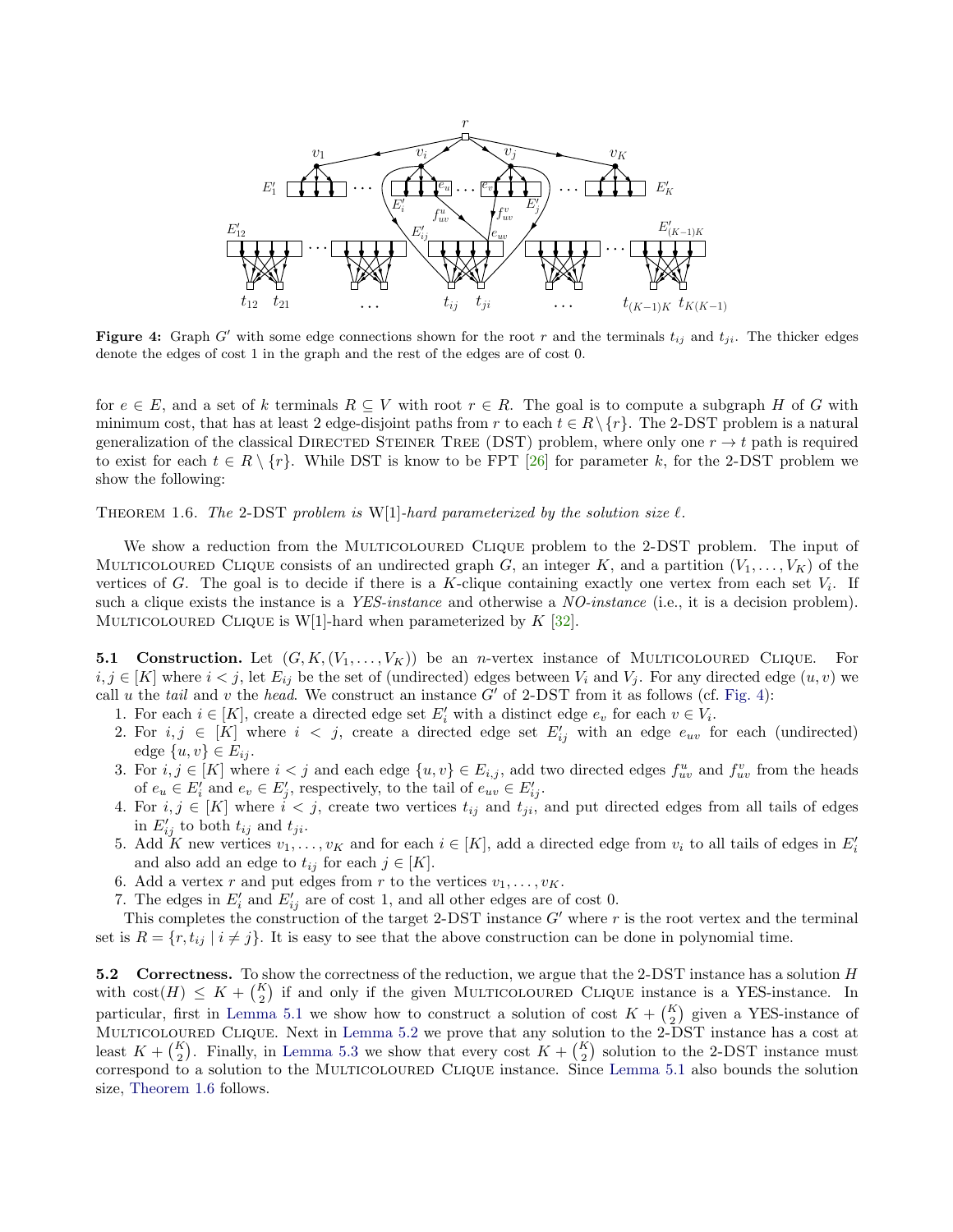LEMMA 5.1. Given a YES-instance of MULTICOLOURED CLIQUE, the constructed 2-DST instance has a solution of cost  $K + {K \choose 2}$ . Furthermore, its solution size is  $\ell = O(K^2)$ .

*Proof.* Since the given MULTICOLOURED CLIQUE instance is a YES-instance, for each  $1 \le i \le j \le K$ , there is an edge  $\{u, v\} \in E_{ij}$  for a unique vertex  $u \in V_i$  and a unique vertex  $v \in V_j$ , that are part of a K-clique, say C. In the 2-DST instance we construct a solution from C as follows: for each  $\{u, v\} \in E_{ij}$  in C add  $e_u \in E'_i$ ,  $e_v \in E'_j$ , and  $e_{uv} \in E'_{ij}$  to the solution and also add the two edges  $f_{uv}^u$  and  $f_{uv}^v$  connecting  $e_u$  and  $e_v$  to  $e_{uv}$ . Further, add the edges connecting each  $v_i$  with the corresponding edge  $e_v$  where  $v \in V_i$ , the two edges connecting  $e_{uv}$  to  $t_{ij}, t_{ji}$ , and also the two edges  $(v_i, t_{ij})$  and  $(v_j, t_{ji})$ . Finally, to complete the solution add the K edges  $(r, v_i)$  for each  $i \in [K]$ .

This indeed gives a solution to the 2-DST instance, since for each terminal  $t_{ij}$  we have two edge-disjoint paths from r: a length-two path via  $v_i$  and a path from  $v_j$  to some  $e_{uv} \in E'_{ij}$  via  $e_v \in E'_{j}$ , which must exist as the given MULTICOLOURED CLIQUE instance is a YES-instance. Since there is a unique vertex u in each  $V_i$ associated with a K-clique  $C$ , we add to our solution in the 2-DST instance exactly the K edges associated with those vertices, one  $e_u$  in each  $E'_i$ . Also, we add to the solution the  $\binom{K}{2}$  edges, corresponding to the edges in the K-clique C, one  $e_{uv}$  in each  $E'_{ij}$ . Hence, the cost of our solution is exactly  $K + {K \choose 2}$  as all other edges added are of cost 0.

From our construction, the total number of remaining edges in the solution is bounded by  $2K + K(K - 1)$  +  $2K(K-1) = O(K^2)$ . Here the first term corresponds to the K length-two paths connecting r to each  $E'_i$  via  $v_i$ , for  $i \in [K]$ . The second term is due the edges from  $v_i$  to  $t_{ij}$ , one for each of the  $K(K-1)$  terminals. For each  $e_{uv} \in E'_{ij}$  in the solution, the final term correspond to the two edges from  $E'_i$  and  $E'_j$  to  $e_{uv}$  and the two edges from  $e_{uv}$  to  $t_{ij}$  and  $t_{ji}$ . Hence, we obtain  $\ell = O(K^2)$ , as required. О

We remark that the following lemma crucially uses the directedness of  $G'$  in order to control the routes of the paths. For undirected graphs such a (rather straightforward) reduction seems hard to achieve, as mentioned in [Section 1.1.](#page-3-0)

<span id="page-16-1"></span>LEMMA 5.2. Any solution to the 2-DST instance has a cost of at least  $K + {K \choose 2}$ . Moreover, in any solution of  $cost\ K + {K \choose 2}$  there is exactly one edge picked from each  $E'_i$  and each  $E'_{ij}$ , and it contains some edge  $f^u_{uv}$  (resp.,  $f^v_{uv}$ ) connecting the selected edge  $e_u \in E'_i$  (resp.,  $e_v \in E'_j$ ) to the selected edge  $e_{uv} \in E'_{ij}$ .

*Proof.* To construct a solution to the 2-DST instance, for each terminal  $t_{ij}$  we must pick two edge-disjoint paths from r to  $t_{ij}$ . Notice that all the paths from r to  $t_{ij}$  go via  $v_i$  or  $v_j$ , since  $t_{ij}$  can only be reached from  $v_i$ ,  $E'_{ij}$ ,  $E'_i$ , and  $E'_j$ , in addition to  $v_j$  and r. As there is only one edge from r to each  $v_i$ , due to the edge-disjointness condition we must pick one path through  $v_i$  and another through  $v_j$  to reach  $t_{ij}$ . Though it is possible to use the  $(v_i, t_{ij})$  edge, which is of cost 0, any path connecting  $v_j$  to  $t_{ij}$  must use an edge from  $E'_j$  and  $E'_{ij}$ , which have cost 1 each. Similarly for  $t_{ji}$  the paths must go via both  $v_i, v_j$  and one of the paths goes via  $E'_i$  and  $E'_i$ . Thus together the terminals  $t_{ij}$ ,  $t_{ji}$  ensure that any solution uses at least one edge from each of  $E'_i$ ,  $E'_j$ , and  $E'_{ij}$ , together with some edges  $f_{uv}^u$  and  $f_{uv}^v$  connecting these. Hence any solution must incur a cost of at least  $K + \binom{K}{2}$ . Moreover, any solution of cost  $K + \binom{K}{2}$  can only afford one edge from each of the edges sets  $E'_i$  and  $E'_{ij}$ .

<span id="page-16-2"></span>LEMMA 5.3. Any solution of cost  $K + \binom{K}{2}$  for the 2-DST instance implies a solution to the MULTICOLOURED Clique instance.

*Proof.* From [Lemma 5.2](#page-16-1) we know that in any solution to the 2-DST instance of cost at most  $K + {K \choose 2}$ , for any indices  $i < j$  there is a unique edge  $e_u$  used in  $E'_i$ , a unique edge  $e_v$  used in  $E'_j$ , and a unique edge  $e_{uv}$  used in  $E'_{ij}$ . This means that the solution must also contain edges  $f_{uv}^u$  and  $f_{uv}^v$  connecting  $E'_i$  and  $E'_j$  to  $E'_{ij}$ . We can now find a clique in the MULTICOLOURED CLIQUE instance by selecting the vertices  $u \in V_i$  and  $v \in V_j$  for each  $i, j \in [K]$  where  $i < j$ . The existence of the connecting edges  $f_{uv}^u$  and  $f_{uv}^v$  imply the existence of an edge  $\{u, v\}$ between any pair of selected vertices, i.e., the vertices induce a clique. О

# <span id="page-16-0"></span>6 Open problems

While we settle the parameterized complexity of quite a few cases of SNDP in this paper, we leave some open questions as well: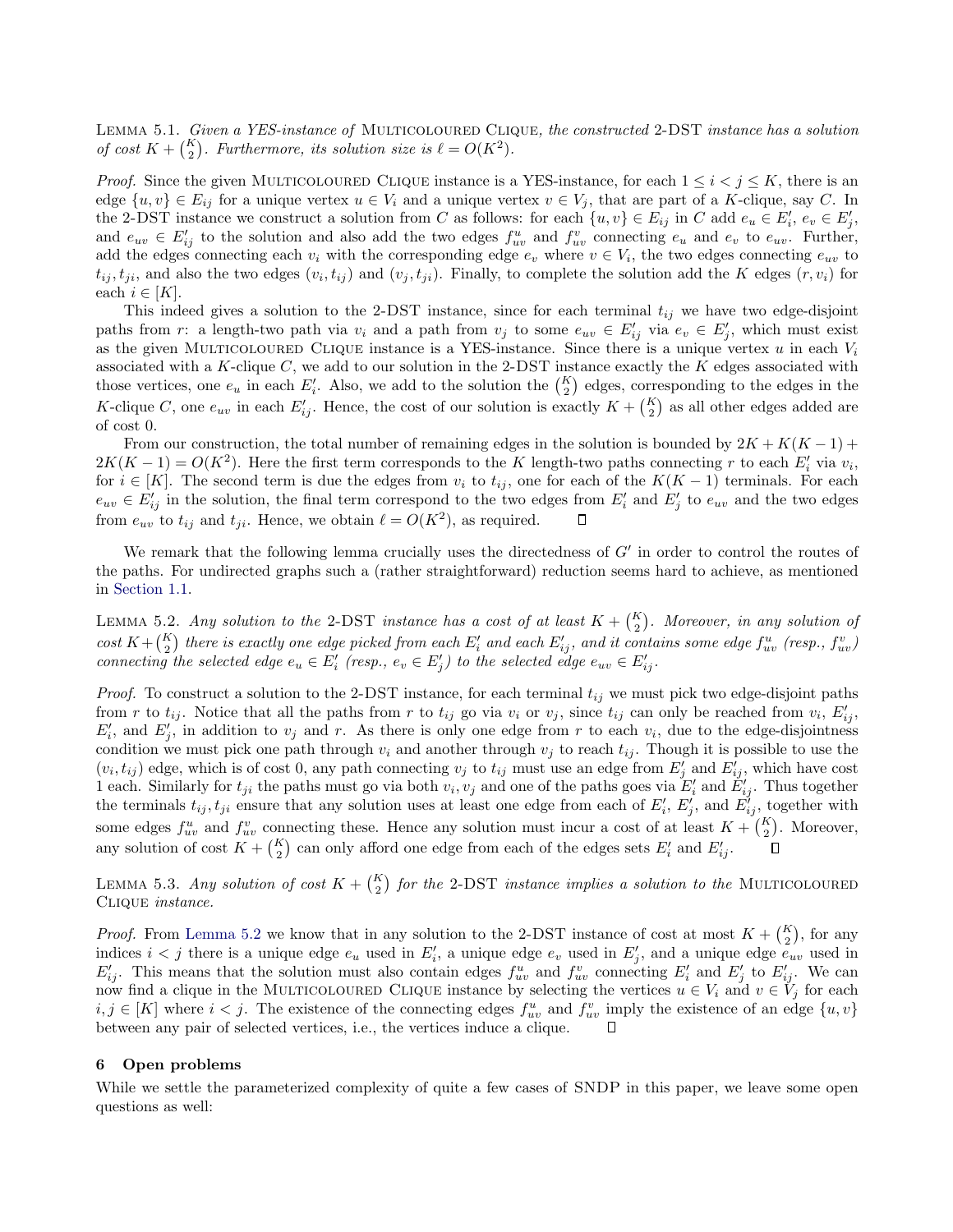- Given that VC-SNDP is W[1]-hard parameterized by the solution size, an obvious question becomes: is it possible to approximate this problem in FPT time within a factor better than the known polynomialtime approximation algorithms, possibly even beating the known approximation lower bounds? The same question can be posed for d-DST.
- Our reduction for VC-SNDP excludes FPT algorithms parameterized by the maximum demand  $d_{\text{max}}$ , even for a constant number k of terminals. At the same time, the reduction in  $[45]$  together with the results of [\[25,](#page-18-5) [50\]](#page-19-14) show hardness for the parameterization by k, but with unbounded  $d_{\text{max}}$ . Note that these results do not exclude an algorithm with runtime  $f(k) \cdot n^{g(d_{\text{max}})}$  for some functions f and g. Such an algorithm would nicely bridge the gap to the FPT algorithm [\[26\]](#page-18-4) for STEINER FOREST, where  $d_{\text{max}} = 1$  and k is the parameter. In particular, can VC-SNDP be solved in  $2^{O(k)} \cdot n^{O(d_{\text{max}})}$  time?
- We showed that EC-SNDP and LC-SNDP are FPT parameterized by the solution size. However, what is the parameterized complexity of these problems for stronger parameters, such as the sum of demands D or even the number k of terminals?
- When considering input graphs of bounded treewidth, we gave an FPT algorithm for VC-SNDP parameterized by the treewidth  $tw$  and the sum of demands  $D$ . However, what is the parameterized complexity of this problem when combining the treewidth tw with the stronger parameter given by the number  $k$  of terminals?
- Bateni et al. [\[6\]](#page-17-4) give an approximation scheme for STEINER FOREST with XP runtime parameterized by the treewidth alone. They leave open whether this can be improved to FPT runtime. Considering SNDP, is there an approximation scheme parameterized by only the treewidth tw with either XP or FPT runtime?

# References

- <span id="page-17-7"></span>[1] A. Agrawal, P. Misra, F. Panolan and S. Saurabh. 'Fast Exact Algorithms for Survivable Network Design with Uniform Requirements'. In: Workshop on Algorithms and Data Structures. Springer. 2017, pp. 25–36.
- <span id="page-17-11"></span>[2] J. Alber, H. L. Bodlaender, H. Fernau, T. Kloks and R. Niedermeier. 'Fixed Parameter Algorithms for DOMINATING SET and Related Problems on Planar Graphs'. Algorithmica 33.4 (2002), pp. 461–493.
- <span id="page-17-6"></span>[3] N. Alon, R. Yuster and U. Zwick. 'Color-coding'. Journal of the ACM (JACM) 42.4 (1995), pp. 844–856.
- <span id="page-17-9"></span>[4] S. Arnborg, J. Lagergren and D. Seese. 'Easy Problems for Tree-Decomposable Graphs'. J. Algorithms 12.2 (1991), pp. 308–340.
- <span id="page-17-2"></span>[5] J. Bang-Jensen, M. Basavaraju, K. V. Klinkby, P. Misra, M. Ramanujan, S. Saurabh and M. Zehavi. 'Parameterized algorithms for survivable network design with uniform demands'. In: Proceedings of the twenty-ninth annual ACM-SIAM symposium on discrete algorithms. SIAM. 2018, pp. 2838–2850.
- <span id="page-17-4"></span>[6] M. Bateni, M. Hajiaghayi and D. Marx. 'Approximation schemes for Steiner forest on planar graphs and graphs of bounded treewidth'. Journal of the  $ACM$  (JACM) 58.5 (2011), pp. 1–37.
- <span id="page-17-1"></span>[7] A. Björklund, T. Husfeldt, P. Kaski and M. Koivisto. 'Fourier meets Möbius: fast subset convolution'. In: Proceedings of the thirty-ninth annual ACM symposium on Theory of computing. 2007, pp. 67–74.
- <span id="page-17-5"></span>[8] H. L. Bodlaender, M. Cygan, S. Kratsch and J. Nederlof. 'Deterministic single exponential time algorithms for connectivity problems parameterized by treewidth'. Information and Computation 243 (2015), pp. 86– 111.
- <span id="page-17-10"></span>[9] H. L. Bodlaender. 'A Linear-Time Algorithm for Finding Tree-Decompositions of Small Treewidth'. SIAM J. Comput. 25.6 (1996), pp. 1305–1317.
- <span id="page-17-3"></span>[10] G. Borradaile, P. Klein and C. Mathieu. 'An  $O(n \log n)$  approximation scheme for Steiner tree in planar graphs'. ACM Transactions on Algorithms (TALG)  $5.3$  (2009), pp. 1–31.
- <span id="page-17-8"></span>[11] J. Byrka, F. Grandoni, T. Rothvoß and L. Sanità. 'Steiner tree approximation via iterative randomized rounding'. Journal of the ACM  $(JACM)$  60.1 (2013), pp. 1–33.
- <span id="page-17-0"></span>[12] T. Chakraborty, J. Chuzhoy and S. Khanna. 'Network design for vertex connectivity'. In: Proceedings of the fortieth annual ACM symposium on Theory of computing. 2008, pp. 167–176.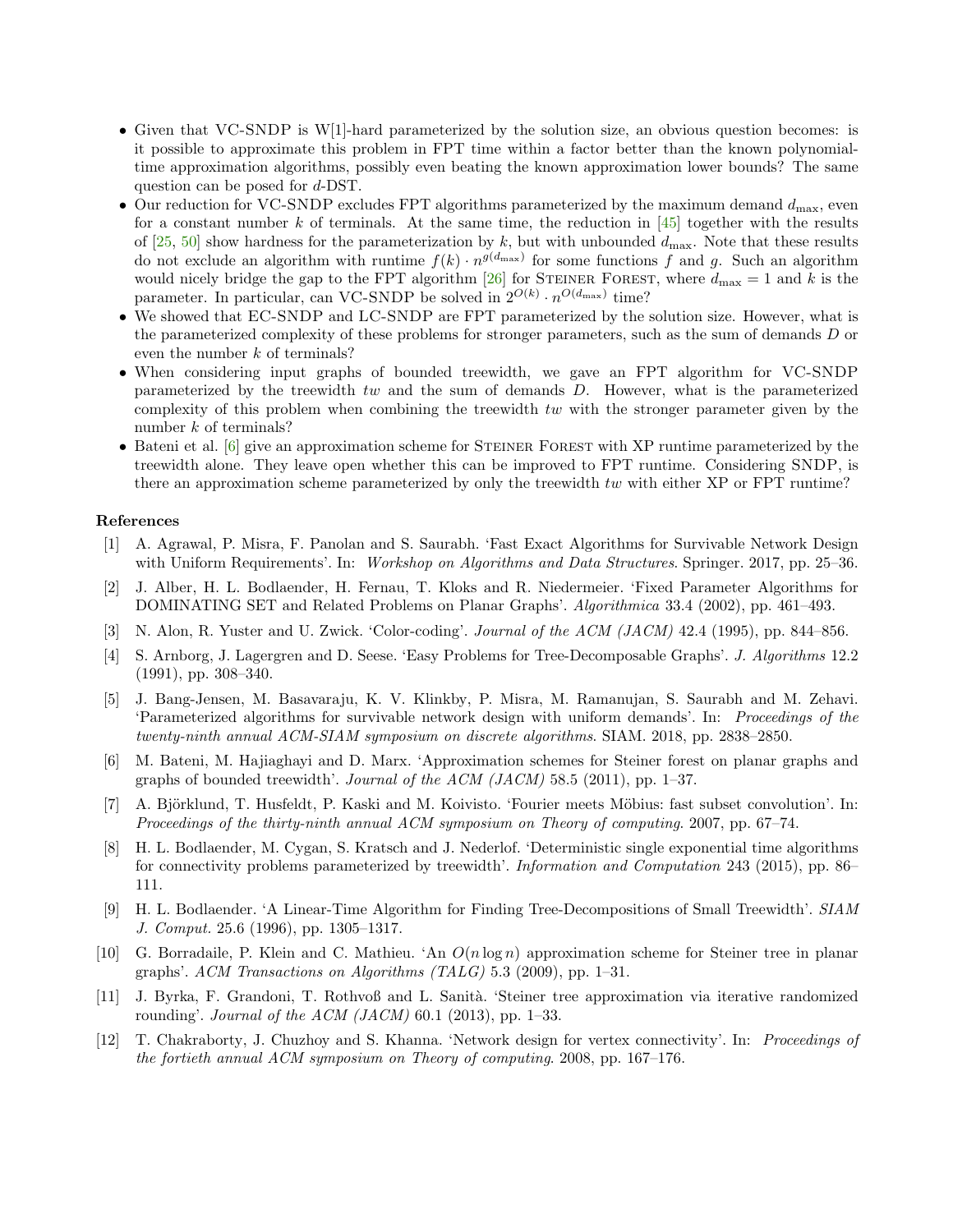- <span id="page-18-10"></span>[13] C.-H. Chan, B. Laekhanukit, H.-T. Wei and Y. Zhang. 'Polylogarithmic Approximation Algorithm for k-Connected Directed Steiner Tree on Quasi-Bipartite Graphs'. In: Approximation, Randomization, and Combinatorial Optimization. Algorithms and Techniques (APPROX/RANDOM 2020). Schloss Dagstuhl-Leibniz-Zentrum für Informatik. 2020.
- <span id="page-18-9"></span>[14] M. Charikar, C. Chekuri, T.-Y. Cheung, Z. Dai, A. Goel, S. Guha and M. Li. 'Approximation algorithms for directed Steiner problems'. Journal of Algorithms 33.1 (1999), pp. 73–91.
- <span id="page-18-6"></span>[15] C. Chekuri, G. Even, A. Gupta and D. Segev. 'Set connectivity problems in undirected graphs and the directed steiner network problem'. ACM Transactions on Algorithms (TALG) 7.2 (2011), pp. 1–17.
- <span id="page-18-11"></span>[16] C. Chekuri and N. Korula. 'A graph reduction step preserving element-connectivity and packing steiner trees and forests'. SIAM Journal on Discrete Mathematics 28.2 (2014), pp. 577–597.
- <span id="page-18-0"></span>[17] X. Cheng and D.-Z. Du. Steiner trees in industry. Vol. 11. Springer Science & Business Media, 2013.
- <span id="page-18-15"></span>[18] J. Cheriyan and M. R. Salavatipour. 'Packing element-disjoint steiner trees'. ACM Transactions on Algorithms (TALG) 3.4 (2007), 47–es.
- <span id="page-18-13"></span>[19] R. Chitnis, A. E. Feldmann and P. Manurangsi. 'Parameterized approximation algorithms for bidirected steiner network problems'. ACM Transactions on Algorithms (TALG) 17.2 (2021), pp. 1–68.
- <span id="page-18-12"></span>[20] M. Chlebík and J. Chlebíková. 'The Steiner tree problem on graphs: Inapproximability results'. Theoretical Computer Science 406.3 (2008), pp. 207–214.
- <span id="page-18-2"></span>[21] J. Chuzhoy and S. Khanna. 'An  $O(k^3 \log n)$ -Approximation Algorithm for Vertex-Connectivity Survivable Network Design'. In: 2009 50th Annual IEEE Symposium on Foundations of Computer Science. IEEE. 2009, pp. 437–441.
- <span id="page-18-3"></span>[22] M. Cygan, F. V. Fomin, L. Kowalik, D. Lokshtanov, D. Marx, M. Pilipczuk, M. Pilipczuk and S. Saurabh. Parameterized algorithms. Vol. 5. 4. Springer, 2015.
- <span id="page-18-18"></span>[23] E. D. Demaine and M. T. Hajiaghayi. 'Equivalence of local treewidth and linear local treewidth and its algorithmic applications'. In: Proceedings of the Fifteenth Annual ACM-SIAM Symposium on Discrete Algorithms, SODA 2004, New Orleans, Louisiana, USA, January 11-14, 2004. Ed. by J. I. Munro. SIAM, 2004, pp. 840–849.
- <span id="page-18-16"></span>[24] R. Diestel. Graph Theory. Fourth. Vol. 173. Graduate Texts in Mathematics. Heidelberg; New York: Springer, 2010.
- <span id="page-18-5"></span>[25] I. Dinur and P. Manurangsi. 'ETH-Hardness of Approximating 2-CSPs and Directed Steiner Network'. In: 9th Innovations in Theoretical Computer Science Conference (ITCS 2018). Schloss Dagstuhl-Leibniz-Zentrum fuer Informatik. 2018.
- <span id="page-18-4"></span>[26] S. E. Dreyfus and R. A. Wagner. 'The Steiner problem in graphs'. Networks 1.3 (1971), pp. 195–207.
- <span id="page-18-1"></span>[27] D.-Z. Du, J. Smith and J. H. Rubinstein. Advances in Steiner trees. Vol. 6. Springer Science & Business Media, 2013.
- <span id="page-18-14"></span>[28] P. Dvorák, A. E. Feldmann, D. Knop, T. Masarík, T. Toufar and P. Vesely. 'Parameterized approximation schemes for steiner trees with small number of steiner vertices'. SIAM Journal on Discrete Mathematics 35.1 (2021), pp. 546–574.
- <span id="page-18-17"></span>[29] D. Eppstein. 'Diameter and Treewidth in Minor-Closed Graph Families'. Algorithmica 27.3 (2000), pp. 275– 291.
- <span id="page-18-7"></span>[30] M. Feldman, G. Kortsarz and Z. Nutov. 'Improved approximation algorithms for directed steiner forest'. Journal of Computer and System Sciences 78.1 (2012), pp. 279–292.
- <span id="page-18-8"></span>[31] A. E. Feldmann and D. Marx. 'The Complexity Landscape of Fixed-Parameter Directed Steiner Network Problems'. In: 43rd International Colloquium on Automata, Languages, and Programming, ICALP. Vol. 55. LIPIcs. Schloss Dagstuhl - Leibniz-Zentrum für Informatik, 2016, 27:1–27:14.
- <span id="page-18-19"></span>[32] M. R. Fellows, D. Hermelin, F. A. Rosamond and S. Vialette. 'On the parameterized complexity of multipleinterval graph problems'. Theor. Comput. Sci. 410.1 (2009), pp. 53–61.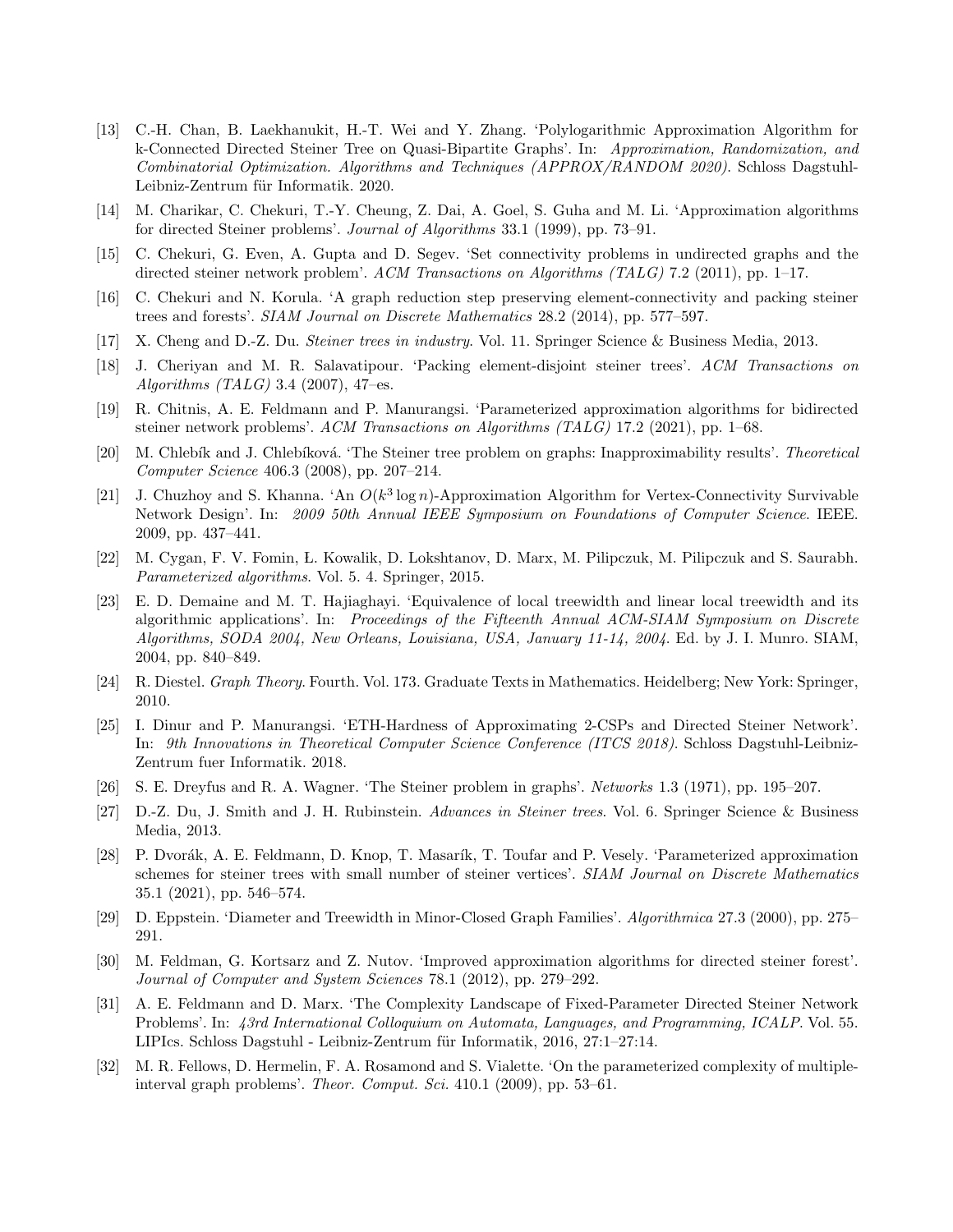- <span id="page-19-15"></span>[33] L. Fleischer. 'A 2-approximation for minimum cost {0, 1, 2} vertex connectivity'. In: International Conference on Integer Programming and Combinatorial Optimization. Springer. 2001, pp. 115–129.
- <span id="page-19-8"></span>[34] L. Fleischer, K. Jain and D. P. Williamson. 'Iterative rounding 2-approximation algorithms for minimumcost vertex connectivity problems'. Journal of Computer and System Sciences 72.5 (2006), pp. 838–867.
- <span id="page-19-9"></span>[35] B. Fuchs, W. Kern, D. Molle, S. Richter, P. Rossmanith and X. Wang. 'Dynamic programming for minimum Steiner trees'. Theory of Computing Systems 41.3 (2007), pp. 493–500.
- <span id="page-19-17"></span>[36] F. Grandoni and B. Laekhanukit. 'Surviving in directed graphs: a quasi-polynomial-time polylogarithmic approximation for two-connected directed Steiner tree'. In: Proceedings of the 49th Annual ACM SIGACT Symposium on Theory of Computing. 2017, pp. 420–428.
- <span id="page-19-1"></span>[37] A. Gupta and J. Könemann. 'Approximation algorithms for network design: A survey'. Surveys in Operations Research and Management Science 16.1 (2011), pp. 3–20.
- <span id="page-19-11"></span>[38] G. Gutin, M. Ramanujan, F. Reidl and M. Wahlström. 'Path-contractions, edge deletions and connectivity preservation'. Journal of Computer and System Sciences 101 (2019), pp. 1–20.
- <span id="page-19-16"></span>[39] E. Halperin and R. Krauthgamer. 'Polylogarithmic inapproximability'. In: Proceedings of the thirty-fifth annual ACM symposium on Theory of computing. 2003, pp. 585–594.
- <span id="page-19-20"></span>[40] H. Hind and O. Oellermann. 'Menger-typo Results for Three or More Vertices'. Congressus Numerantium (1996), pp. 179–204.
- <span id="page-19-2"></span>[41] F. K. Hwang and D. S. Richards. 'Steiner tree problems'. Networks 22.1 (1992), pp. 55–89.
- <span id="page-19-5"></span>[42] K. Jain. 'A factor 2 approximation algorithm for the generalized Steiner network problem'. Combinatorica 21.1 (2001), pp. 39–60.
- <span id="page-19-0"></span>[43] R. M. Karp. 'On the computational complexity of combinatorial problems'. Networks 5.1 (1975), pp. 45–68.
- <span id="page-19-3"></span>[44] H. Kerivin and A. R. Mahjoub. 'Design of survivable networks: A survey'. Networks: An International Journal 46.1 (2005), pp. 1–21.
- <span id="page-19-7"></span>[45] G. Kortsarz, R. Krauthgamer and J. R. Lee. 'Hardness of approximation for vertex-connectivity network design problems'. SIAM Journal on Computing 33.3 (2004), pp. 704–720.
- <span id="page-19-4"></span>[46] G. Kortsarz and Z. Nutov. 'Approximating Minimum-Cost Connectivity Problems'. Handbook of Approximation Algorithms and Metaheuristics 9 (2007), p. 12.
- <span id="page-19-6"></span>[47] L. C. Lau, R. Ravi and M. Singh. Iterative methods in combinatorial optimization. Vol. 46. Cambridge University Press, 2011.
- <span id="page-19-18"></span>[48] L. Lov´asz. 'On some connectivity properties of Eulerian graphs'. Acta Mathematica Academiae Scientiarum Hungarica 28.1-2 (1976), pp. 129–138.
- <span id="page-19-19"></span>[49] W. Mader. 'A reduction method for edge-connectivity in graphs'. In: Annals of Discrete Mathematics. Vol. 3. Elsevier, 1978, pp. 145–164.
- <span id="page-19-14"></span>[50] P. Manurangsi, A. Rubinstein and T. Schramm. 'The Strongish Planted Clique Hypothesis and Its Consequences'. In: 12th Innovations in Theoretical Computer Science Conference (ITCS). Vol. 185. Leibniz International Proceedings in Informatics (LIPIcs). 2021, 10:1–10:21.
- <span id="page-19-21"></span>[51] D. Marx. 'A Tight Lower Bound for Planar Multiway Cut with Fixed Number of Terminals'. In: Automata, Languages, and Programming - 39th International Colloquium, ICALP 2012, Warwick, UK, July 9-13, 2012, Proceedings, Part I. Ed. by A. Czumaj, K. Mehlhorn, A. M. Pitts and R. Wattenhofer. Vol. 7391. Lecture Notes in Computer Science. Springer, 2012, pp. 677–688.
- <span id="page-19-10"></span>[52] J. Nederlof. 'Fast polynomial-space algorithms using möbius inversion: Improving on steiner tree and related problems'. In: International Colloquium on Automata, Languages, and Programming. Springer. 2009, pp. 713–725.
- <span id="page-19-12"></span>[53] Z. Nutov. 'Approximating minimum-cost connectivity problems via uncrossable bifamilies'. ACM Transactions on Algorithms (TALG) 9.1 (2012), pp. 1–16.
- <span id="page-19-13"></span>[54] Z. Nutov. 'Erratum: Approximating minimum-cost connectivity problems via uncrossable bifamilies'. ACM Transactions on Algorithms (TALG) 14.3 (2018), pp. 1–8.